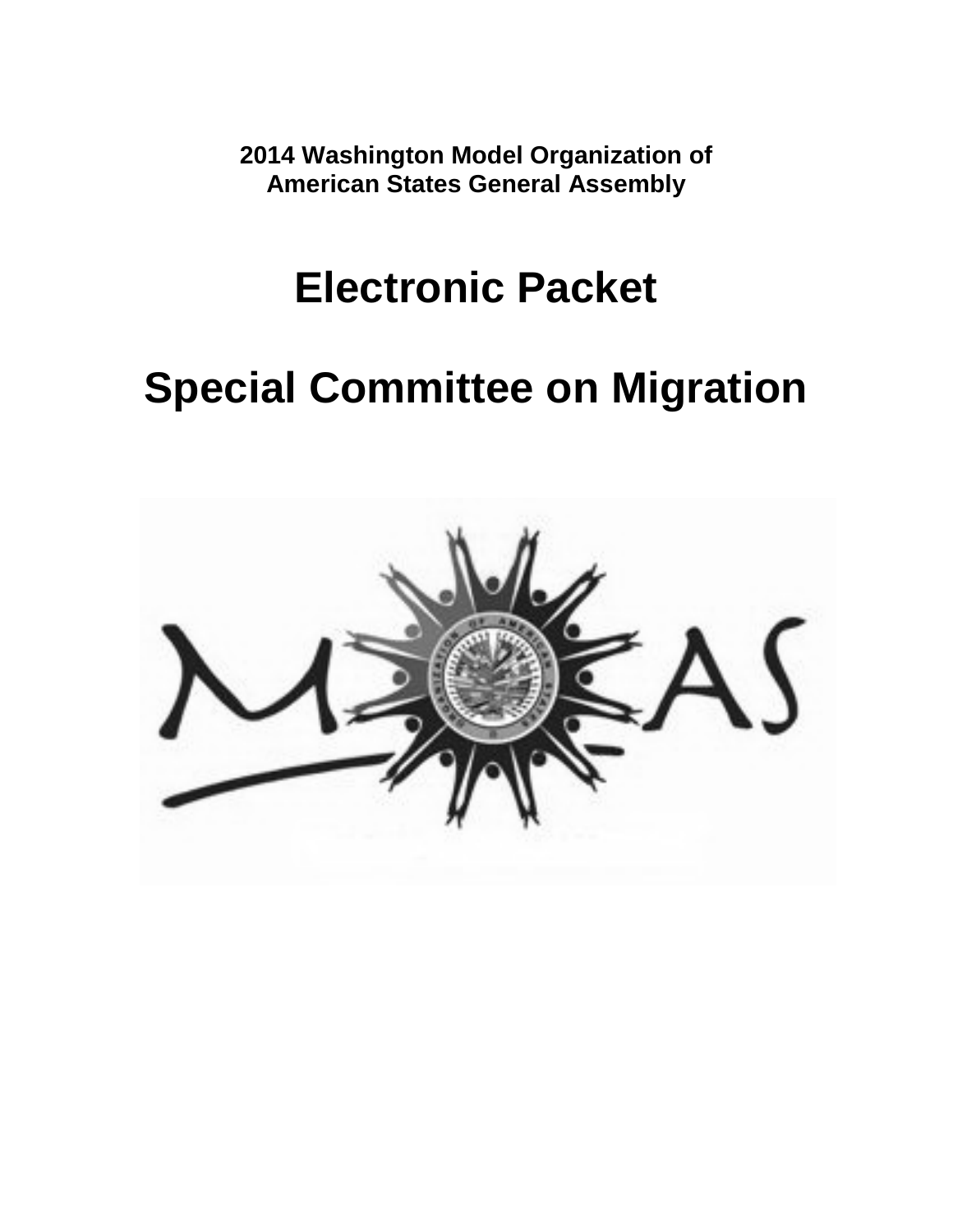## **REGIONAL INTEGRATION AND EDUCATION ABOUT MOBILE MONEY SYSTEMS**

Special Committee on Migration Special Committee on Migration Topic No. 1 of the Agenda Draft Resolution Presented by the Delegation of the Dominican Republic

#### THE GENERAL ASSEMBLY,

#### RECALLING:

That the preamble to the Charter of the Organization of American States (OAS) declares that the OAS "contribution to the progress and the civilization of the world will increasingly require intensive continental cooperation;"

#### UNDERSTANDING:

That the Inter-American Development Bank reports that the volume of remittances transferred to Latin American countries reached \$61 billion in 2012, which is higher than the combined total of net FDI flows and official development assistance to the region, and that remittances are increasingly transferred via Mobile Money technologies, including cell phone transfers;

## BEARING IN MIND:

That the Multilateral Investment Fund of the Inter-American Development Bank reported in 2000 that the average transaction cost to Latin American countries was 15% of the value of the transaction and that its goal was to reduce this by 50% by 2010;

That the Multilateral Investment Fund started a Remittance Project in 2000 with "the aim of addressing the following goals by 2010: a) Reduce the cost of remittance transfers; b) Decrease transaction costs to remittance recipients and improve access to transfers; c) Mobilize some portion of remittances into savings in financial institutions; d) Mobilize some part of remittances into productive investments (i.e., businesses) for migrants;"

#### REITERATING:

The commitments made at the Special Summit of the Americas in Monterrey, México in January of 2004 and the resulting Declaration of Nuevo Leon, in which the Heads of State and Government expressed their commitment to "work together to eliminate regulatory obstacles that affect the cost of these transfers and reduce their average costs by at last half by 2008;"

The specific commitment within the Declaration of Nuevo Leon, to "adopt, as needed or appropriate, measures such as: the promotion of competition between the providers of these services, the elimination of regulatory obstacles and other restrictive measures that affect the cost of these transfers, as well as the use of new technologies, while maintaining effective financial oversight;"

## NOTING WITH SATISFACTION:

That the Multilateral Investment Fund 2009 Report stated that region met its target goal of reducing the transaction cost of remittances by 50% by 2010 with an average transaction cost of 5.6% of the value of the transaction;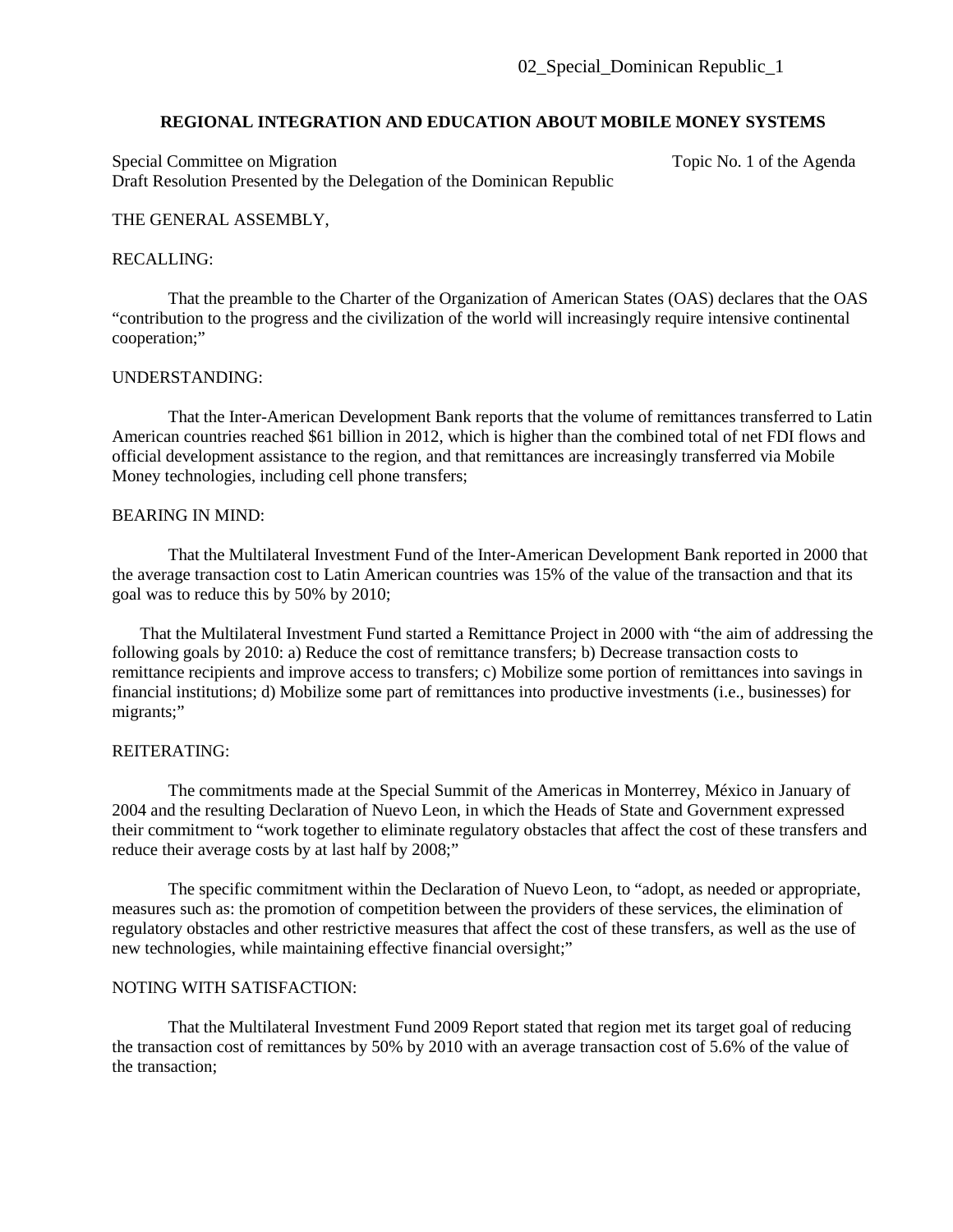## ACKNOWLEDGING:

That the Inter-American Development Bank reports that only 15% of the rural population of Latin America and the Caribbean has access to formal financial services, and that roughly 60% of adults in Latin America do not have a bank account; and

## AFFIRMING:

That the Technologies for Financial Inclusion Program of the Inter-American Development Bank, "supports projects that seek to improve access to financial services for low-income populations in Latin America and the Caribbean, through the innovative application of technology solutions,"

## RESOLVES:

- 1. To commend the OAS member states for meeting the goal set at the Summit for halving remittance transaction costs.
- 2. To encourage additional member states to take advantage of the opportunity to implement projects through the Technologies for Financial Inclusion Program.
- 3. To propose:
	- i. At the next OAS meeting of finance ministers there be discussion of strategies and technologies for integrating the Mobile Money systems currently used in member states.
	- ii. Expanded collaboration with the Multilateral Investment Fund and Inter-American Development Bank to encourage development of financial education programs covering Mobile Money and targeted to rural populations.

Approved for form and substance: \_\_\_\_\_\_\_\_\_\_\_\_\_\_\_\_\_\_\_\_\_\_\_\_\_\_\_\_\_\_\_\_\_\_\_\_\_\_

(Signature of Faculty Advisor)

|    | Cosignatories: 1.       |                       |
|----|-------------------------|-----------------------|
|    | (Signature of Delegate) | (Country Represented) |
| 2. |                         |                       |
|    | 3.                      |                       |
|    |                         |                       |
|    |                         |                       |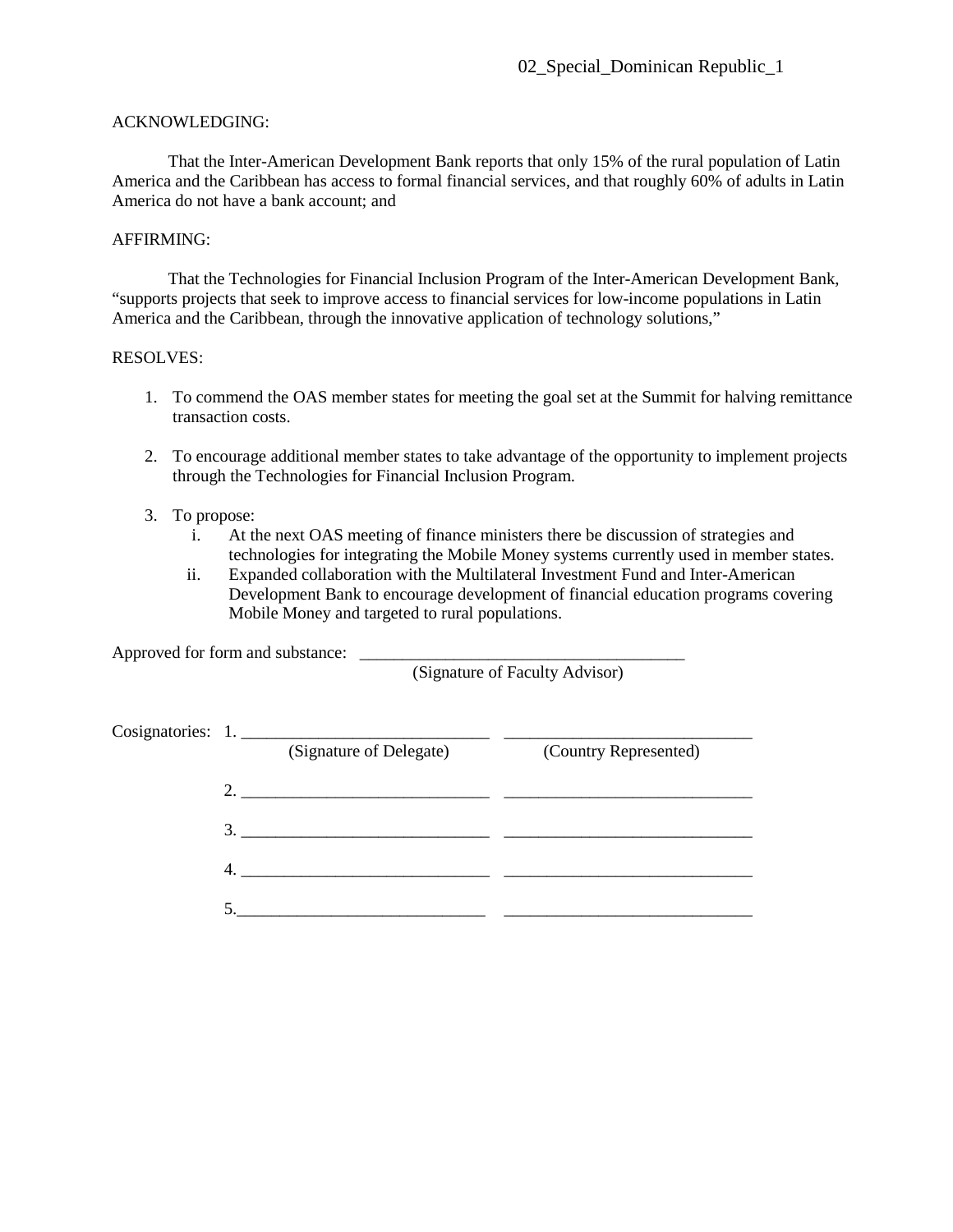## **ENCOURAGE THE CREATION OF A PATH TO CITIZENSHIP FOR UNDOCUMENTED STUDENTS IN MEMBER STATES**

Special Committee on Migration Special Committee on Migration Topic No. 2 of the Agenda Draft Resolution Presented by the Delegation of Trinidad and Tobago

## THE GENERAL ASSEMBLY,

## HAVING SEEN:

Article 30 of the Charter of the Organization of America States (OAS), which states that "The Member States, inspired by the principles of Inter-American solidarity and cooperation, pledge themselves to a united effort to ensure international social justice in their relations and integral development for their peoples, as conditions essential to peace and security";

Article 32 of the Charter, which reaffirms that "Inter-American cooperation for integral development should be continuous and preferably channeled through multilateral organizations, without prejudice to bilateral cooperation between Member States";

Article 37 of the Charter, which emphasizes that "Member States agree to join together in seeking a solution to urgent or critical problems that may arise whenever the economic development or stability of any Member State is seriously affected by conditions that cannot be remedied through the efforts of that State";

Article 111 of the Charter, which states that "The General Secretariat shall promote economic, social, juridical, educational, scientific, and cultural relations among all the Member States of the Organization, with special emphasis on cooperation for the elimination of extreme poverty";

#### RECALLING:

The attempts made by the United States of America in 2001, 2006, and 2012 to pass legislation that would have provided a path to residency, and potentially citizenship, to those immigrants who arrived undocumented and showed serious interest in furthering their education;

That in establishing the Migration and Development Program (managed by the Executive Secretariat for Integral Development), one of its specific objectives being to "facilitate cooperation and the exchange of best practices," the OAS has made a continuous and clear effort to "contribute to the promotion and development of public policies that will lead to improved migration management in the Americas"; and

#### CONSIDERING:

That migration has been and will continue to be a part of the history of the Western Hemisphere;

That when people migrate, families migrate, and that when families migrate, they may include members who are too young to understand that their move is an undocumented one;

That education is essential to creating opportunities for gainful employment,

## RESOLVES:

1. To encourage Member States to consider creating a path to citizenship for those undocumented immigrants who arrived as minors younger than the age of 13 years.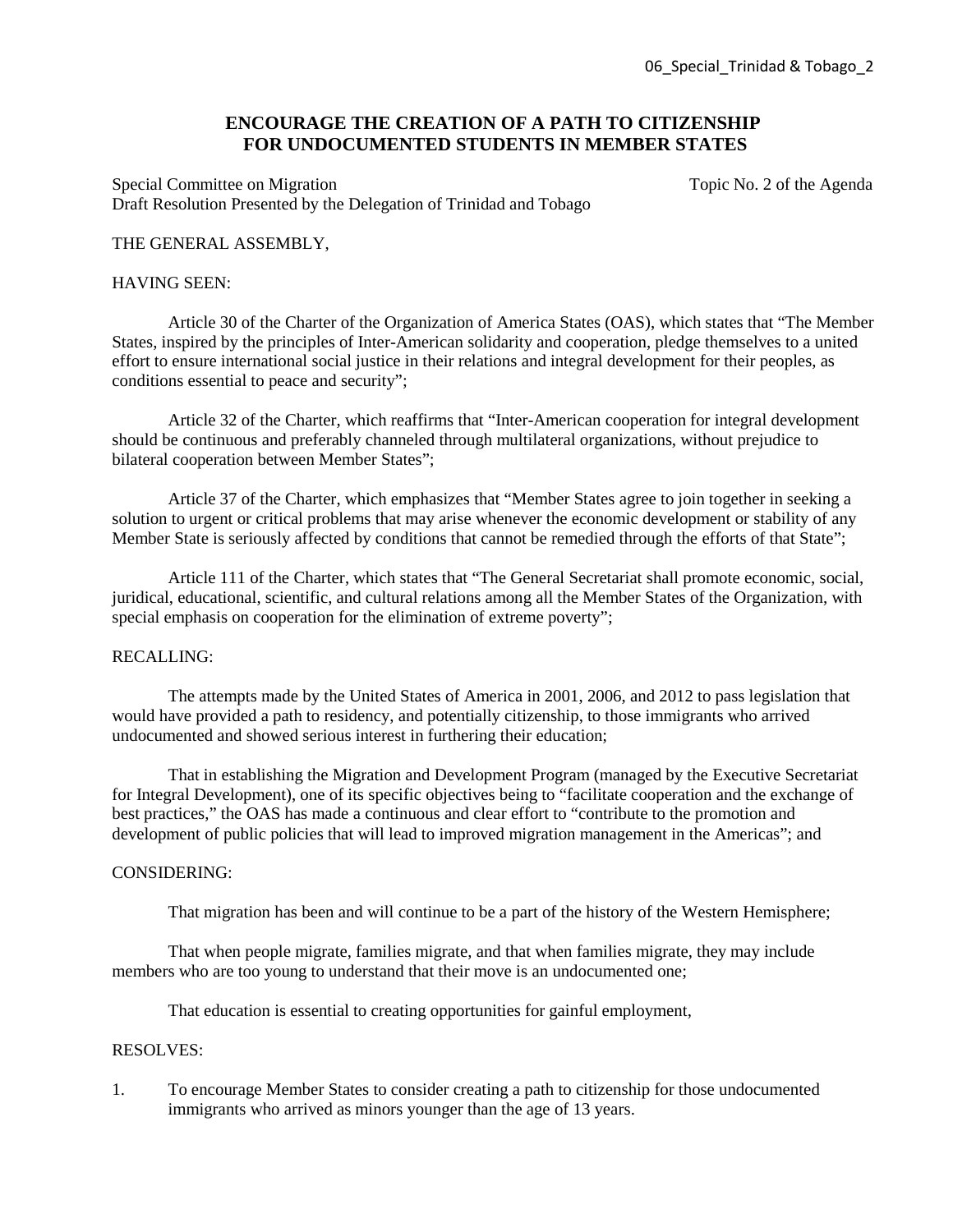- 2. That these programs for citizenship fall under the following recommended guidelines, whereby the migrant will have:
	- a. Lived in the country continuously for at least 4 years.
	- b. Completed high school or the equivalent, and thereafter be enrolled in a four-year degree program or a two-year trade school.
- 3. To suggest that Member States make available scholarships, as many as financially feasible, for those immigrants who came as minors and who are on the path to citizenship, such that:
	- a. The recipients of these scholarships study abroad a minimum of one semester in their country of origin with the guarantee to be able to return to their country of migration.
	- c. Funding for these scholarships be requested from a, or several, third party international organizations or non-profit non-governmental organizations.
	- d. The scholarship be used to fund the first two years of higher education and the travel to the country of origin.
- 4. To request that Member States report to the General Assembly in 2015 on whether or not this program creating a path to citizenship as outlined in resolve 2 was established.
- 5. That Member States participating in creating a scholarship program as outlined in resolve 3 provide a report on the progress of the program to the General Assembly in 2018.

|                   |                         | (Signature of Faculty Advisor) |
|-------------------|-------------------------|--------------------------------|
| Cosignatories: 1. | (Signature of Delegate) | (Country Represented)          |
| 2.                |                         |                                |
|                   |                         |                                |
| 4.                |                         |                                |
| $\sim$            |                         |                                |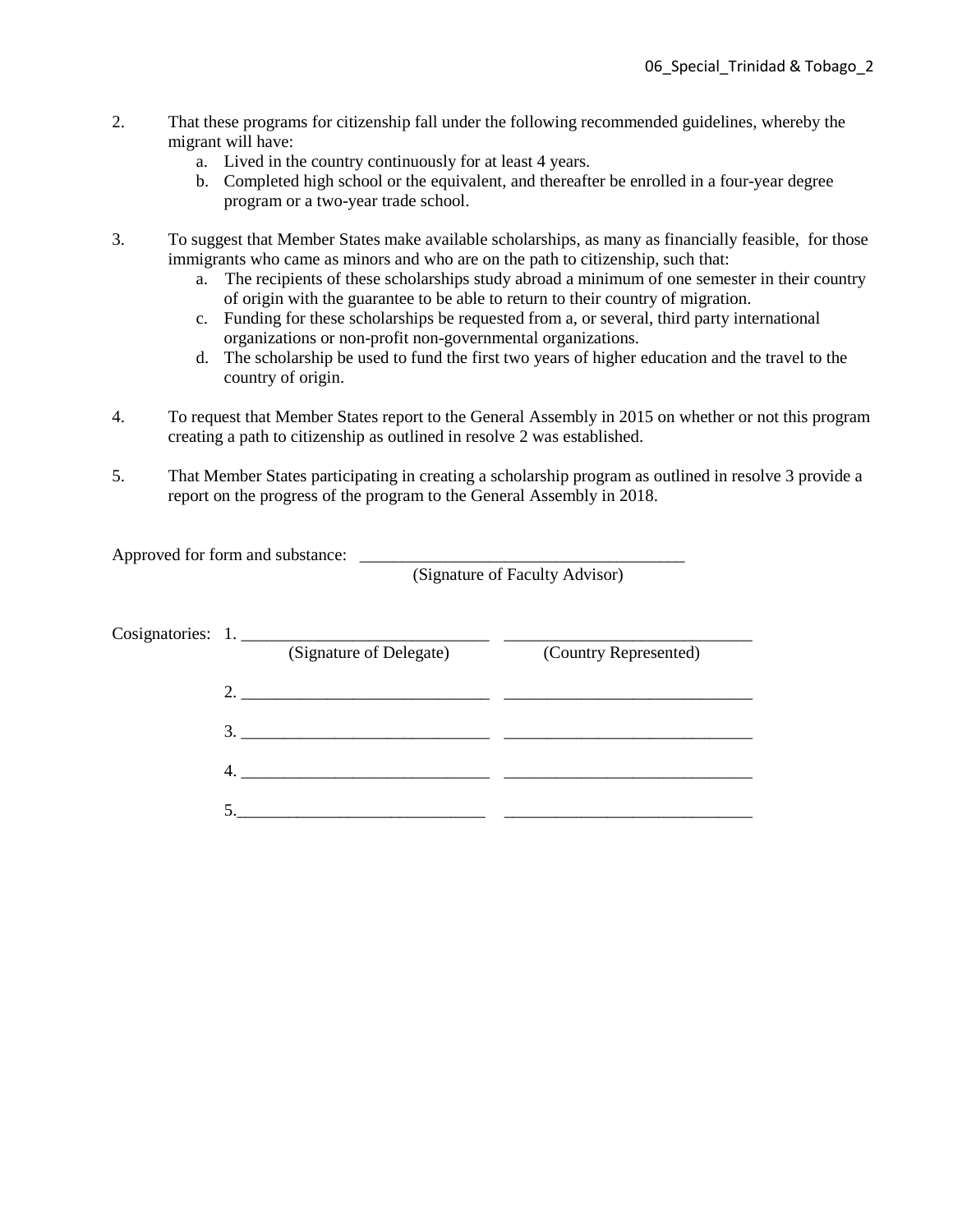## **PROMOTING COLABRATIVE EFFORTS TO REDUCE COSTS AND INCREASE EFFECTIVENSS OF REMITTANCES AND TO BANK THE UNBANKED PEOPLE OF LATIN AMERICA AND THE CARIBBEAN**

Special Committee on Migration Special Committee on Migration Topic No. 1 of the Agenda Draft Resolution Presented by the Delegation of Mexico

#### THE GENERAL ASSEMBLY,

#### RECOGNIZING:

That Article 36 of the Charter of the Organization of American States (OAS) states that one of the purposes of the organization is to seek "a solution to urgent or critical problems that may arise whenever the economic development or stability of any Member State is seriously affected by conditions that cannot be remedied through the efforts of that State";

That Article 12 of the Inter-American Democratic Charter emphasizes that "The OAS member states are committed to adopting and implementing all those actions required to generate productive employment, reduce poverty, and eradicate extreme poverty" throughout the Hemisphere;

That in the Independent Review of the Multilateral Investment Fund Remittance Portfolio, Ten Years of Innovation in Remittances: Lessons Learned and Models for the Future, it is noted that "On a macroeconomic level, the volume of remittances transferred to Latin America and the Caribbean (LAC) countries dwarfs the combined total of net foreign direct investment flows and official development assistance to the region. In many countries remittances also represent double-digit portions of gross domestic product" and that "at the local level, remittances are vitally important to the families receiving them" and that "families that receive remittances are better off than their non-remittance-receiving neighbors";

That the Summit of the Americas in the Declaration of Nuevo León, at the Special summit in Monterrey, Nuevo León, Mexico 2004 declared "that remittances are an important source of capital in many countries of the Hemisphere. We commit to take concrete actions to promote the establishment, as soon as possible, of necessary conditions";

#### CONSIDERING:

That the Multilateral Investment Fund (MIF), a member of the Inter-American Development Bank (IDB) states that "in 2011 only 39% of adults in Latin America and the Caribbean have a bank account" and that there are approximately 250 million transfers a year sending more than US\$61 billion of remittances to Latin America and the Caribbean;

That Article 40 of the Charter of the OAS reminds Member States that they "shall promote improvement and coordination of transportation and communication in the developing countries and among the Member States";

That Article 14 of the Inter-American Democratic Charter calls member states "to promote dialogue, cooperation for integral development, and the fight against poverty in the Hemisphere, and to take the appropriate measures to further these objectives";

That the Independent Review of the Multilateral Investment Fund Remittance Portfolio, Ten Years of Innovation in Remittances: Lessons Learned and Models for the Future, states that the MIF was able to help achieve "approximately a 75 percent drop in remittance sending costs since 2000" but also notes that "the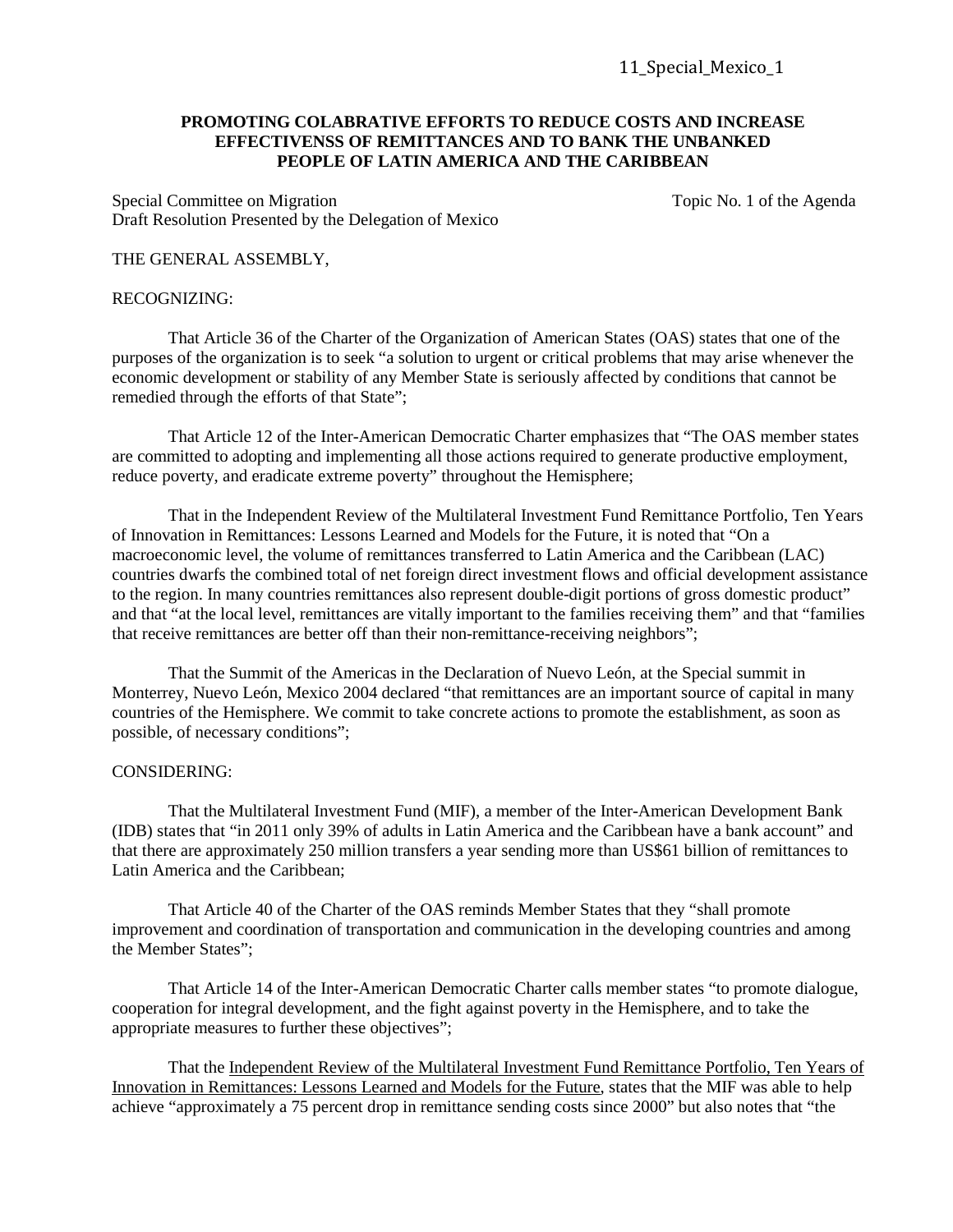potential of remittances for development is greater than their current impact" and if remittance senders and recipients were to be linked with bank accounts many financial opportunities would become available, helping to reduce poverty;

That the MIF's Remittances and Savings Program Brochure, May 2013, referring to remittances, states that "more than two thirds of these transfers are paid out in cash on the receiving end" and that this is a "costly and unsafe practice" which needs to be replaced with options that help "the reduction of household vulnerability among remittance clients in Latin America and the Caribbean through the design and distribution of financial products and services adapted to the needs and preferences of remittance clients"; and

## TAKING INTO ACCOUNT:

The report, Remittances in LAC: Their Impact on Local Economies and the Response of Local Governments, by the OAS' Department of State Modernization and Governance, Secretariat for Political Affairs, states the importance of the increased involvement by more banks in offering remittance services and the need to "offer financial literacy programs aimed at remittance recipients, financial product design or marketing, and modernization of payment systems" in order to increase the effectiveness of remittances;

That the report, Remittances to Latin America and the Caribbean: Issues and Perspectives on Development, Special Summit of the Americas in Monterrey Mexico January 2004, commissioned by the Office for the Summit Process OAS, speaks to the need to reduce costs of remittances so that "more money is freed up for Latin American and Caribbean families and communities, thus enhancing the developmental potential of remittances";

That the OAS must address and reduce problems that hinder development and that this includes the complications and lack of options for senders and recipients of remittances,

- 1. To commend the work of the IDB, MIF, and the various entities of the OAS in collecting information on remittances and implementing programs to reduce various costs for senders and receivers or remittances.
- 2. To request the IDB, MIF, Special Committee on Migration Issues of the Permanent Council and the Department of Economic and Social Development jointly create a Working Group on Remittances and Banking Access to investigate and make proposals to address:
	- a. More affordable means of sending and receiving remittances.
	- b. Methods that encourage and reduce the cost for unbanked people to open bank accounts.
	- c. Ways to create a more competitive market of remittance service providers in order to increase options for senders and receivers.
	- d. A process for sending remittances that has fewer fees, more methods for receiving money, and more monitored and regulated transfers.
	- e. Educating remittance senders and recipients about the various options for transferring funds.
	- f. Promote and inform unbanked individuals about the benefits of opening a bank account.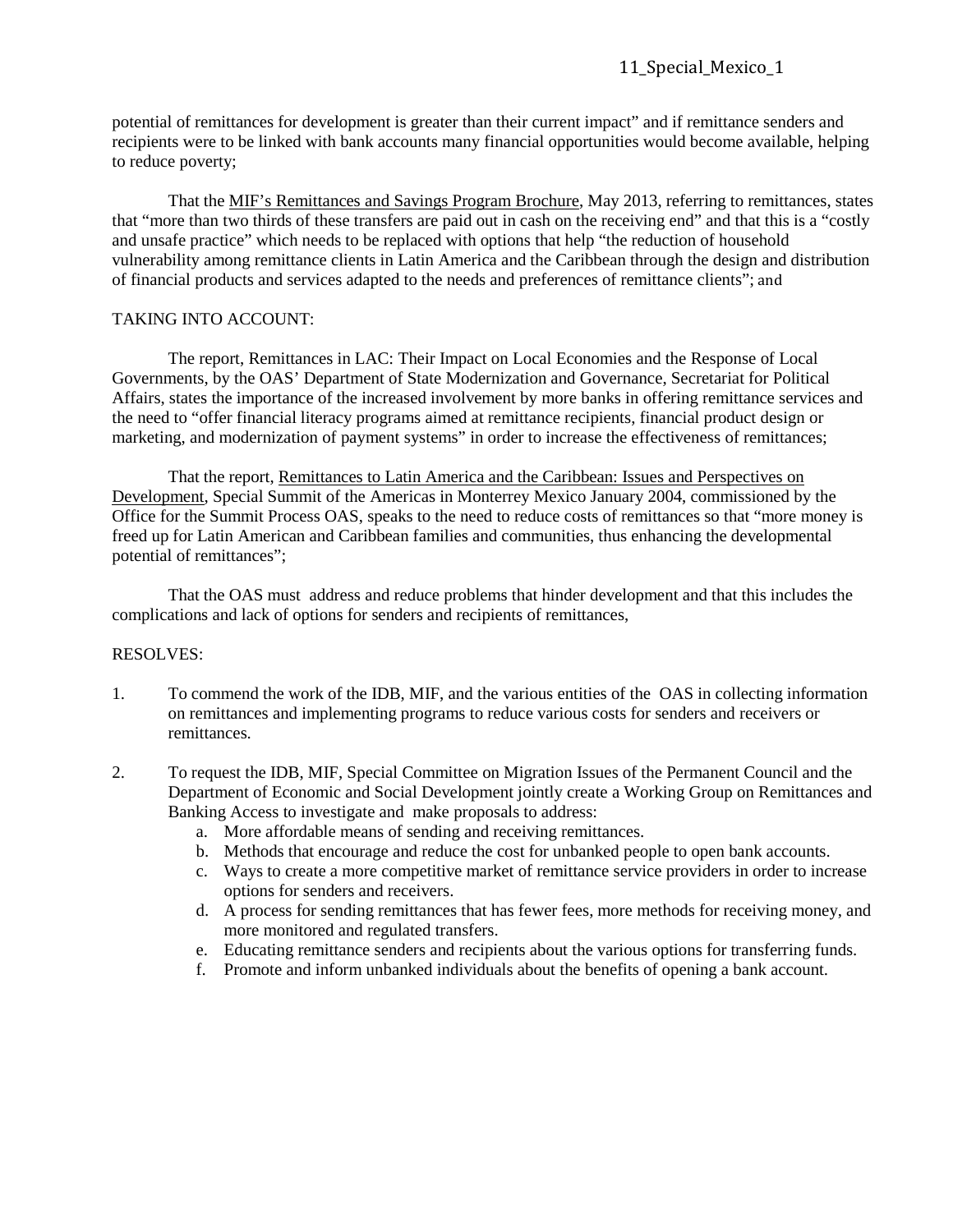3. To Request that the Working Group on Remittances and Banking Access report its findings and recommendations to the Permanent Council quarterly.

Approved for form and substance: \_\_\_\_\_\_\_\_\_\_\_\_\_\_\_\_\_\_\_\_\_\_\_\_\_\_\_\_\_\_\_\_\_\_\_\_\_\_ (Signature of Faculty Advisor) Cosignatories: 1. \_\_\_\_\_\_\_\_\_\_\_\_\_\_\_\_\_\_\_\_\_\_\_\_\_\_\_\_\_ \_\_\_\_\_\_\_\_\_\_\_\_\_\_\_\_\_\_\_\_\_\_\_\_\_\_\_\_\_ (Signature of Delegate) (Country Represented) 2. \_\_\_\_\_\_\_\_\_\_\_\_\_\_\_\_\_\_\_\_\_\_\_\_\_\_\_\_\_ \_\_\_\_\_\_\_\_\_\_\_\_\_\_\_\_\_\_\_\_\_\_\_\_\_\_\_\_\_ 3. \_\_\_\_\_\_\_\_\_\_\_\_\_\_\_\_\_\_\_\_\_\_\_\_\_\_\_\_\_ \_\_\_\_\_\_\_\_\_\_\_\_\_\_\_\_\_\_\_\_\_\_\_\_\_\_\_\_\_ 4. \_\_\_\_\_\_\_\_\_\_\_\_\_\_\_\_\_\_\_\_\_\_\_\_\_\_\_\_\_ \_\_\_\_\_\_\_\_\_\_\_\_\_\_\_\_\_\_\_\_\_\_\_\_\_\_\_\_\_ 5.\_\_\_\_\_\_\_\_\_\_\_\_\_\_\_\_\_\_\_\_\_\_\_\_\_\_\_\_\_ \_\_\_\_\_\_\_\_\_\_\_\_\_\_\_\_\_\_\_\_\_\_\_\_\_\_\_\_\_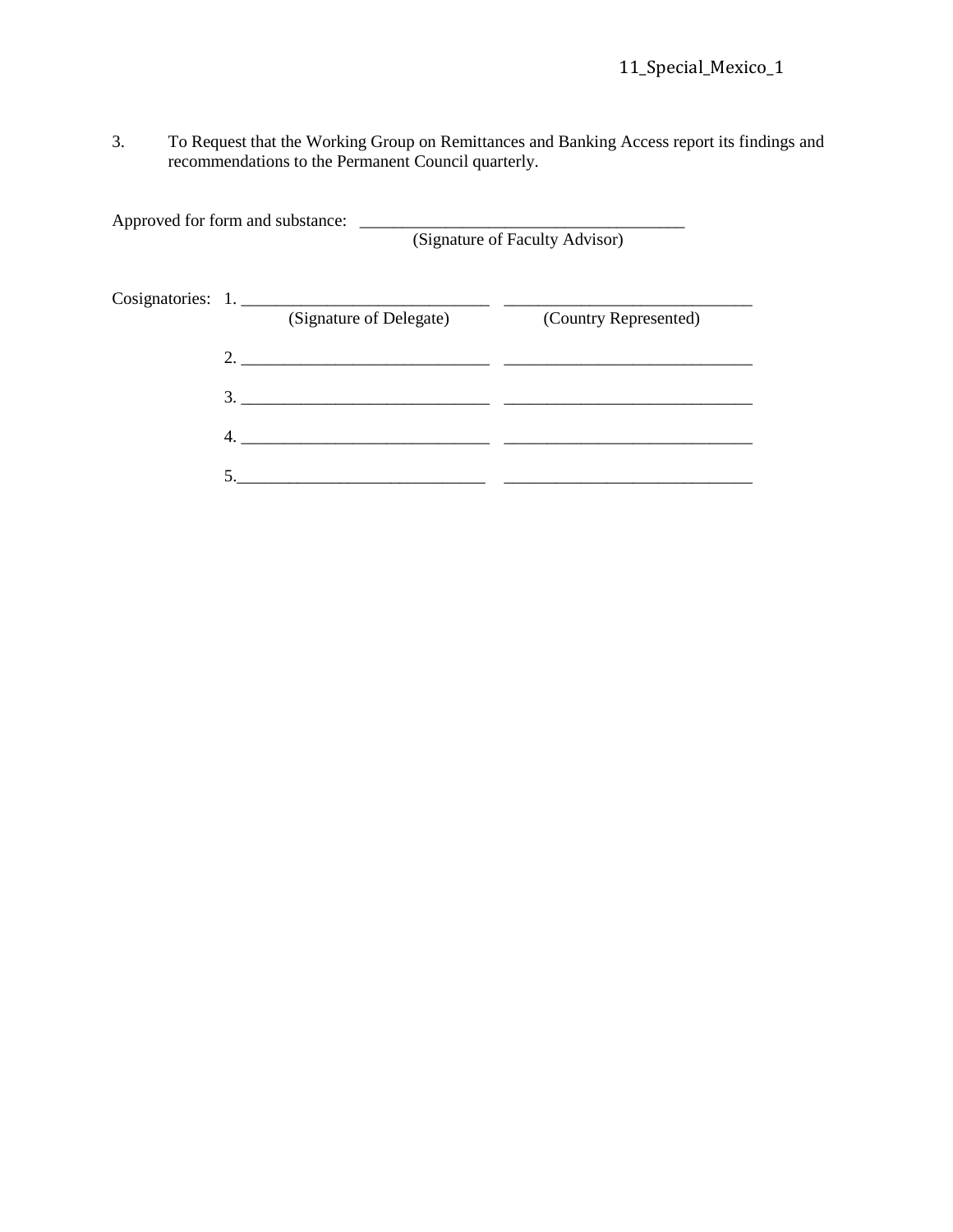13\_Special\_Colombia\_1

## **THE REDUCTION OF BARRIERS TO REMITTANCES AND INTERNATIONAL MONETARY TRANSFERS BETWEEN MEMBER STATES**

Special Committee on Migration Special Committee on Migration Topic No. 1 of the Agenda Draft Resolution Presented by the Delegation of Colombia

## THE GENERAL ASSEMBLY,

## REAFFIRMING:

That according to the Charter of the Organization of American States, member-states "agree that technical and financial cooperation that seeks to promote regional economic integration should be based on the principle of harmonious, balanced, and efficient development, with particular attention to the relatively lessdeveloped countries, so that it may be a decisive factor that will enable them to promote, with their own efforts, the improved development of their infrastructure programs, new lines of production, and export diversification";

That the Charter of the Organization of American States determines that the member-states "agree to give adequate priority to the preparation and carrying out of multinational projects and to their financing, as well as to encourage economic and financial institutions of the Inter American system to continue giving their broadest support to regional integration institutions and programs";

That the Inter American Charter states that the "promotion and observance of economic, social, and cultural rights are inherently linked to integral development, equitable economic growth, and to the consolidation of democracy in the states of the Hemisphere";

#### RECOGNIZING:

The Declaration of Nuevo Leon, signed at the 2004 Summit of the Americas held in Monterrey, Mexico, in which Heads of State and Government declared: "We recognize that remittances are an important source of capital in many countries of the Hemisphere…We will adopt, as needed or appropriate, measures such as: the promotion of competition between the providers of these services, the elimination of regulatory obstacles and other restrictive measures that affect the cost of these transfers, as well as the use of new technologies, while maintaining effective financial oversight";

AG/RES. 2729 (XLII-O/12), which "encourage[s] states to facilitate the safe and expeditious transfer without restrictions of remittances, earnings, goods, and pensions of migrants to their countries of origin or to any other country, in accordance with applicable legislation, bearing in mind that the funds belong to the migrants themselves, and to consider, as appropriate, measures to overcome other obstacles to such transfers"; and

#### BEARING IN MIND:

That the 2011 *International Migration in the Americas* (SICREMI) report, commissioned by the Organization of American States, in association with the Organization for Economic Cooperation and Development, stated that, "Remittances play an important role in the region as a source of foreign currency but also to fight poverty as well as to foster households' investments in education and health…" and that for each percentage point increase in the share of remittances in gross domestic product, the fraction of the population living in poverty is reduced by about 0.4 percent on average;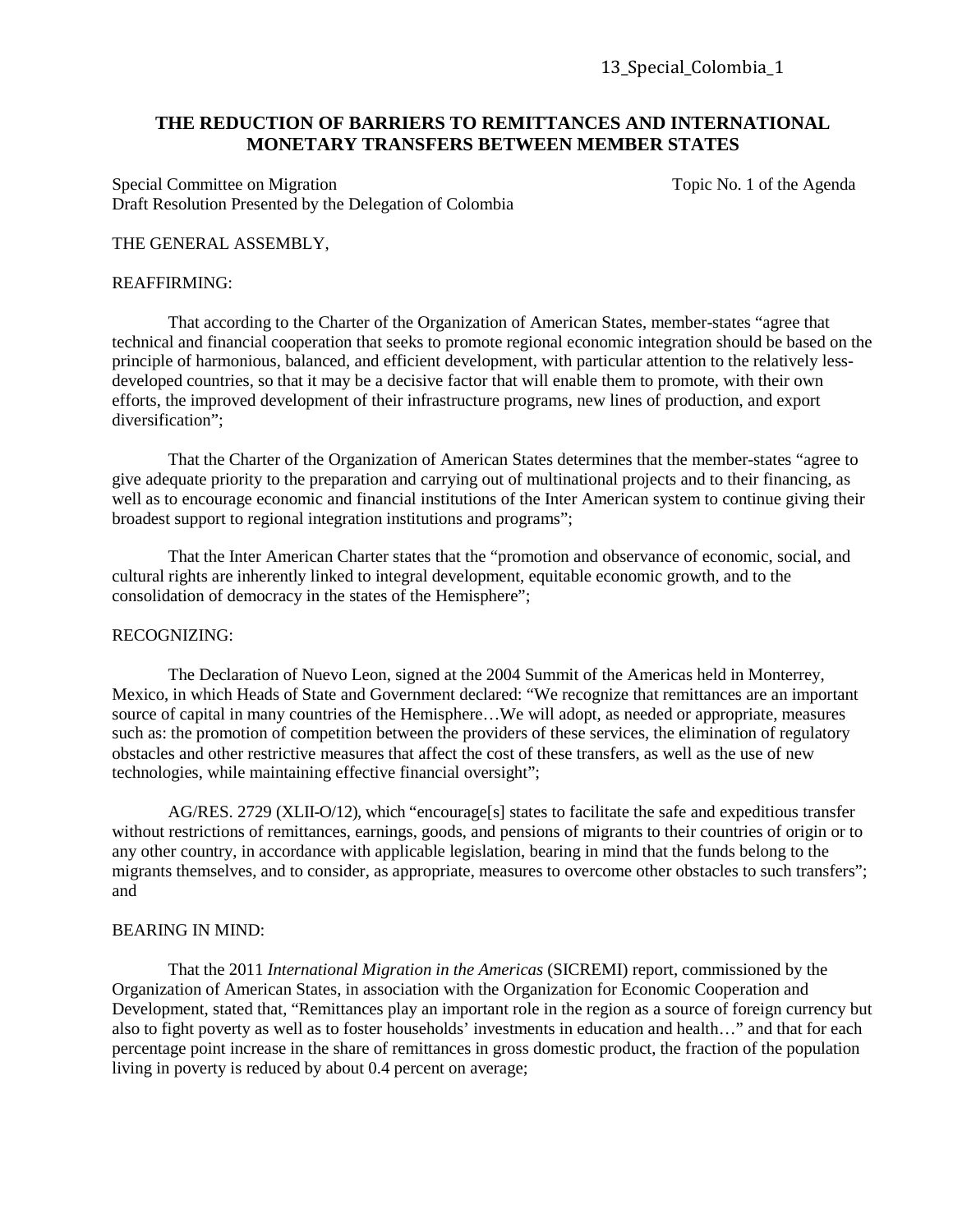That a 2011 report conducted by the Multilateral Investment Fund, a member of the Inter-American Development Bank, titled *Remittances to Latin America and the Caribbean in 2011*, states, "The importance of these flows also lies in the vital role they play for the livelihoods of millions of recipient families that depend on remittances for basic needs, even in countries with higher GDP levels." It also states, "In the absence of the regular source of income that these families receive from their family members abroad, many would fall below the poverty level",

- 1. To encourage all member-states to abolish or significantly reduce taxes on remittances received from abroad in member-states of the Organization of American States.
- 2. To encourage member-states to develop mechanisms to incentivize the investment of remittances in social and long-term projects.
- 3. To create a forum with the goal of fostering bilateral agreements between the central banks of member-states, with the aim of establishing connected and standardized electronic transfer networks maintained and regulated by the respective central banks:
	- a. That a conference be held every two years, bringing together in one place top government finance ministers, bank regulators, private industry representatives, and experts to discuss the most effective procedures and methods for the linking of electronic transfer networks between central banks and facilitating cross-border transactions.
	- b. That the conference cooperate and seek the advice of experts from the World Bank, the Inter-American Development Bank, the Multilateral Investment Fund, the Center for Latin American Monetary Studies, and the International Payments Framework Association.
	- c. That member states wishing to establish electronic transfer connections between their central banks may call on the technical expertise of the forum for assistance.
	- d. That funding for the conferences comes from voluntary sponsorship by the mentioned organizations and through a percentage of the OAS general budget.
- 4. To request that the Secretary General report on the implementation of this resolution in the Forty-fifth regular session of the General Assembly.

|  |                                                                                                                                                                                                                                                                                                                                                                                                                  | (Signature of Faculty Advisor) |
|--|------------------------------------------------------------------------------------------------------------------------------------------------------------------------------------------------------------------------------------------------------------------------------------------------------------------------------------------------------------------------------------------------------------------|--------------------------------|
|  | Cosignatories: 1.<br>(Signature of Delegate)                                                                                                                                                                                                                                                                                                                                                                     | (Country Represented)          |
|  | 2. $\frac{1}{\sqrt{1-\frac{1}{2}}\sqrt{1-\frac{1}{2}}\sqrt{1-\frac{1}{2}}\sqrt{1-\frac{1}{2}}\sqrt{1-\frac{1}{2}}\sqrt{1-\frac{1}{2}}\sqrt{1-\frac{1}{2}}\sqrt{1-\frac{1}{2}}\sqrt{1-\frac{1}{2}}\sqrt{1-\frac{1}{2}}\sqrt{1-\frac{1}{2}}\sqrt{1-\frac{1}{2}}\sqrt{1-\frac{1}{2}}\sqrt{1-\frac{1}{2}}\sqrt{1-\frac{1}{2}}\sqrt{1-\frac{1}{2}}\sqrt{1-\frac{1}{2}}\sqrt{1-\frac{1}{2}}\sqrt{1-\frac{1}{2}}\sqrt{$ |                                |
|  | 3.                                                                                                                                                                                                                                                                                                                                                                                                               |                                |
|  |                                                                                                                                                                                                                                                                                                                                                                                                                  |                                |
|  |                                                                                                                                                                                                                                                                                                                                                                                                                  |                                |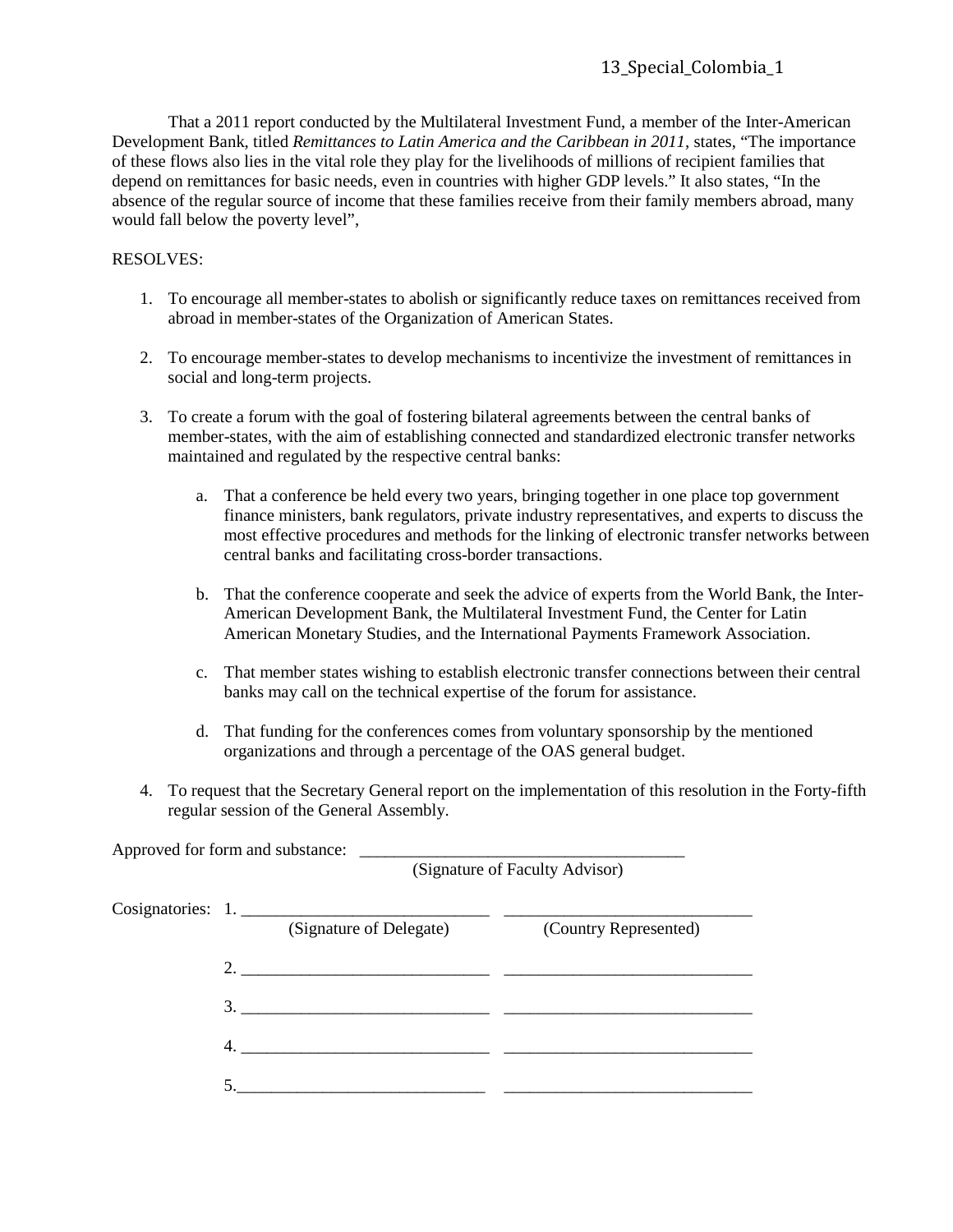## **CREATION OF THE PROGRAM "COMMUNICATION, CONNECTION AND INTERRELATION" FOR THE PROTECTION OF REFUGEES IN THE HEMISPHERE**

Special Committee on Migration Special Committee on Migration Topic No: 3 of the Agenda Resolution Presented by the Delegation of the Commonwealth of the Bahamas.

#### THE GENERAL ASSEMBLY,

#### HAVING SEEN:

The Preamble of The Convention relating to the Status of Refugees of 1951, which states that "The grant of asylum may place unduly heavy burdens on certain countries, and a satisfactory solution of a problem of which the United Nations has recognized the international scope and nature cannot therefore be achieved without international cooperation";

#### BEARING IN MIND:

The Preamble of The Mexico Declaration and Plan of Action (2004) which reaffirms "The principles of the indivisibility and interdependence of all human rights and the need to provide comprehensive protection to refugees that guarantees the full enjoyment of their rights, in particular, civil, economic, social and cultural rights";

The Preamble of The Mexico Declaration and Plan of Action (2004) which reminds "To States, international organizations and civil society the importance of fully involving uprooted populations in the design and implementation of assistance and protection programmes, recognizing and valuing their human potential";

#### EMPHASIZING:

The incorporation of refugees' issues within national and regional development agendas, which may help to reduce the gap between humanitarian assistance and development efforts, making a positive contribution to the longer term welfare of host communities and making protection-based solutions more sustainable;

#### APPEALING TO:

The Inter-American Agency for Cooperation and Development (IACD) to consider the importance that the promotion of social and economic development has for the persons who are in need of international protection and local hosting communities alike, considering that the international protection includes a local integration and a basic assistance that only can be given if the refugee-receiving country has the proper conditions to secure the quality of life of their population; and

#### RECALLING:

The Preamble of AG/RES. 2047 (XXXIV-O/04) "To promote enhanced protection for refugees, comprehensive strategies and coordinated actions are needed that include, among other aspects, voluntary repatriation and, when appropriate and feasible, local integration or resettlement in a third country, in a context of increasing solidarity and effective cooperation among all states";

Article 5 of AG/RES. 2047 (XXXIV-O/04) "To call on Member States and the international community to increase technical and economic cooperation to the countries of the Hemisphere that receive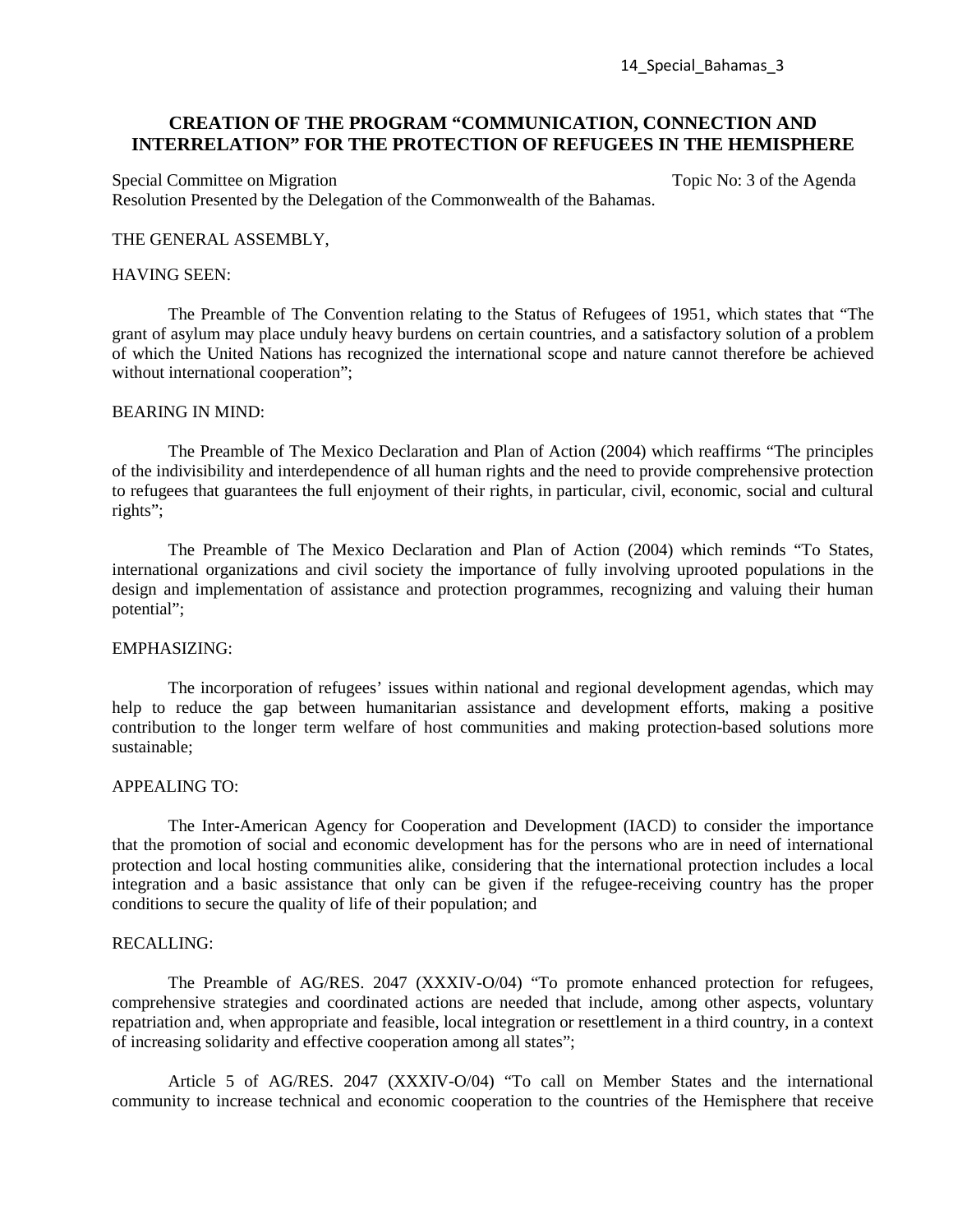refugees and that so require, and to work in cooperation with the Office of the United Nations High Commissioner for Refugees (UNHCR) to provide effective protection to asylum seekers and refugees in the region",

- 1. To applaud the efforts made by the OAS and Member States for the protection of refugees in the Hemisphere in accordance with Cartagena Declaration on Refugees and The Plan of Action of Mexico.
- 2. To request the creation of a Program called "Communication, Connection and Interrelation" (CCI) under the guidelines of the IACD with the purpose of strengthening regional cooperation in this matter through the following three objectives:
	- a. Communication: To foster communication channels among Member States through the sharing of relevant information regarding refugees' status, best practices and successful experiences to achieve a better dialogue.
	- b. Connection: To establish a network of financial and technical support in order to share burdens and responsibilities more efficiently and to strengthen protection capacities in refugee-receiving countries.
	- c. Coordination: Improving the strategic and voluntary use of resettlement in the region with the intention coordinating actions to ensure real solutions to refugees via a multilateral approach.
- 3. To establish the CCI Program Plans of Action in annual meetings between the IACD, the UNHCR and Member States.
- 4. To urge Member States, with a view to promoting the protection of refugees in the Americas, to join the CCI Program and to participate in the first meeting that will be held in Nassau, The Commonwealth of the Bahamas, in June 2014.
- 5. To fund the CCI Program through contributions by Member States, UNHCR and The Special Multilateral Fund of the Inter-American Council for Integral Development (FEMCIDI).
- 6. To request that the Secretary General report on the implementation of this resolution in the Forty-Fourth Regular Session of the General Assembly.

|    |                                              | (Signature of Faculty Advisor) |
|----|----------------------------------------------|--------------------------------|
|    | Cosignatories: 1.<br>(Signature of Delegate) | (Country Represented)          |
| 2. |                                              |                                |
|    | 3.                                           |                                |
|    |                                              |                                |
|    |                                              |                                |
|    |                                              |                                |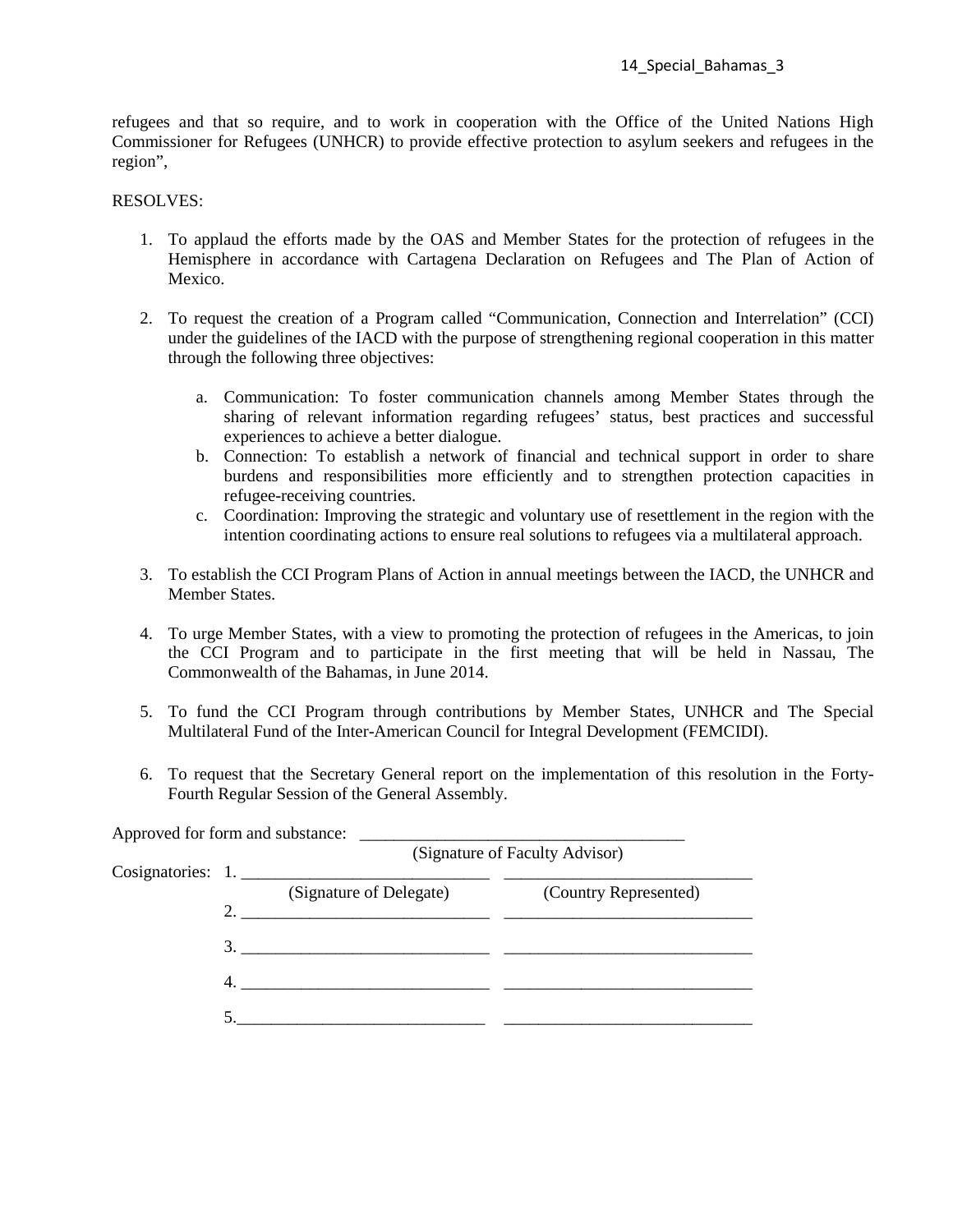## **TOWARDS A FINANCIAL STRUCTURE TO FACILITATE AND ENHANCE THE TRANSFER OF REMITTANCES AMONG NATIONS**

Special Committee on Migration Special Committee on Migration Topic No. 1 of the Agenda Draft Resolution Presented by the Delegation of Chile

## THE GENERAL ASSEMBLY,

#### BEARING IN MIND:

That Article 3 of the Charter of the Organization of the American States (OAS) states "economic cooperation is essential to the common welfare and prosperity of the peoples of the continent";

That Article 32 of the OAS Charter states that the "Inter-American cooperation for integral development should be continuous and preferably channeled through multilateral organizations, without prejudice to bilateral cooperation between Member States and the Member States shall contribute to inter-American cooperation for integral development in accordance with their resources and capabilities and in conformity with their laws";

#### HAVING SEEN:

Article 3 of the OAS Social Charter, which reaffirms the imperative need for the hemispheric community to support national development efforts consistent with the principles of the OAS Charter and the commitment of member states to deepen solidarity and inter-American cooperation on development;

Article 35 of the OAS Social Charter, which states, "In hemispheric cooperation, member states will promote inclusive mechanisms that favor the development of horizontal, South-South, and triangular cooperation actions, complementing traditional cooperation mechanisms";

## RECALLING:

The United Nations A/RES/65/170 which recognizes "that remittance flows constitute sources of private capital, complement domestic savings and are instrumental in improving the well-being of recipients"; additionally remittances are an important source of central bank reserves that nations use satisfy their international obligations and in some countries are used by the sender as a form of public investment;

The United Nations A/RES/65/170 "Reaffirms that there is a need to further address and promote conditions for cheaper, faster and safer transfers of remittances in both source and recipient countries and, as appropriate, to encourage opportunities for development-oriented investment in recipient countries by beneficiaries";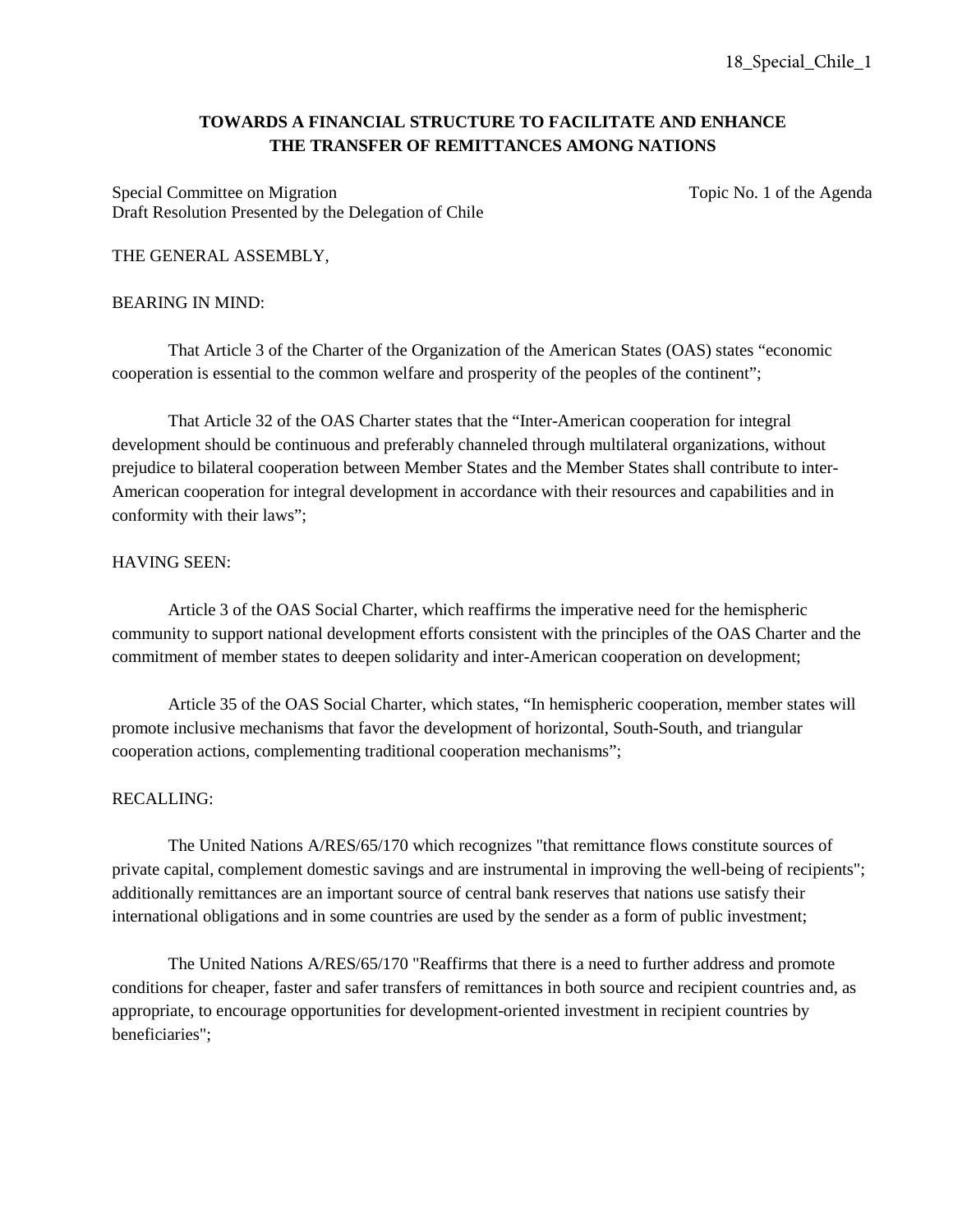## AWARE:

According to a report by the United Nations, more than 230 million people were living outside their countries of birth in 2013. International migration boosts world incomes because it allows workers to move to where they are more productive, which result in an increases of aggregate output and income;

Based on World Bank research, remittances in the receiving country has been associated with a lower level and severity of poverty, higher human capital accumulation by children, greater health of family members, more education expenditures, better access to information and communication technologies, improved access to formal financial sector services, enhanced small business investment, more entrepreneurship, better preparedness for natural disasters; and reduced child labor;

## TAKING INTO ACCOUNT:

The World Bank's Remittance Prices World-wide (Q4 2013) estimated the costs to send remittancesfrom Chile to Peru using remittance transfer operators. The estimated costs to send remittances using Western Union and MoneyGram were 8.11% and 5.76% respectively;

The Central Bank of Chile estimates that the average amount of remittance sent from Chile to Peru is \$170. When the World Bank's remittance price percentages are applied to this amount, it costs \$13.79 if the sender uses Western Union or \$9.79 if the sender uses MoneyGram. These costs represent a significant loss of funds especially when the receiving person and sending person are of low income;

#### ACKNOWLEDGING:

Western Union reported \$5.5 billion in revenue in 2013 and a network of more than 43,300 locations spanning over 40 countries and territories in the Latin American region. MoneyGram reported \$1.5 billion in revenue in 2013 and a network of approximately 35,000 locations in Latin America;

The United States' Federal Reserve Bank has an electronic system to transfer money called the FedGlobal Automatic Clearing House system (FedGlobal ACH). This system, which is in place in 11 Latin American countries, provides low cost, safe, efficient, flexible delivery options of transfer funds including remittance;

The United States' Federal Reserve Bank and the Central Bank of Mexico (Banco de México) have put in place a remittance system called *Directo a México* offering a low-cost, efficient cross-border payments through participating commercial banking institutions. This system includes the transfers of remittances without an exchange rate fee helping to decrease the cost of sending remittance; and

## CONSIDERING:

An estimate by The World Bank found that, if the cost of sending remittances can be decreased by 5 percentage points, this decrease will represent an increase in an additional \$16 billion dollars per year to the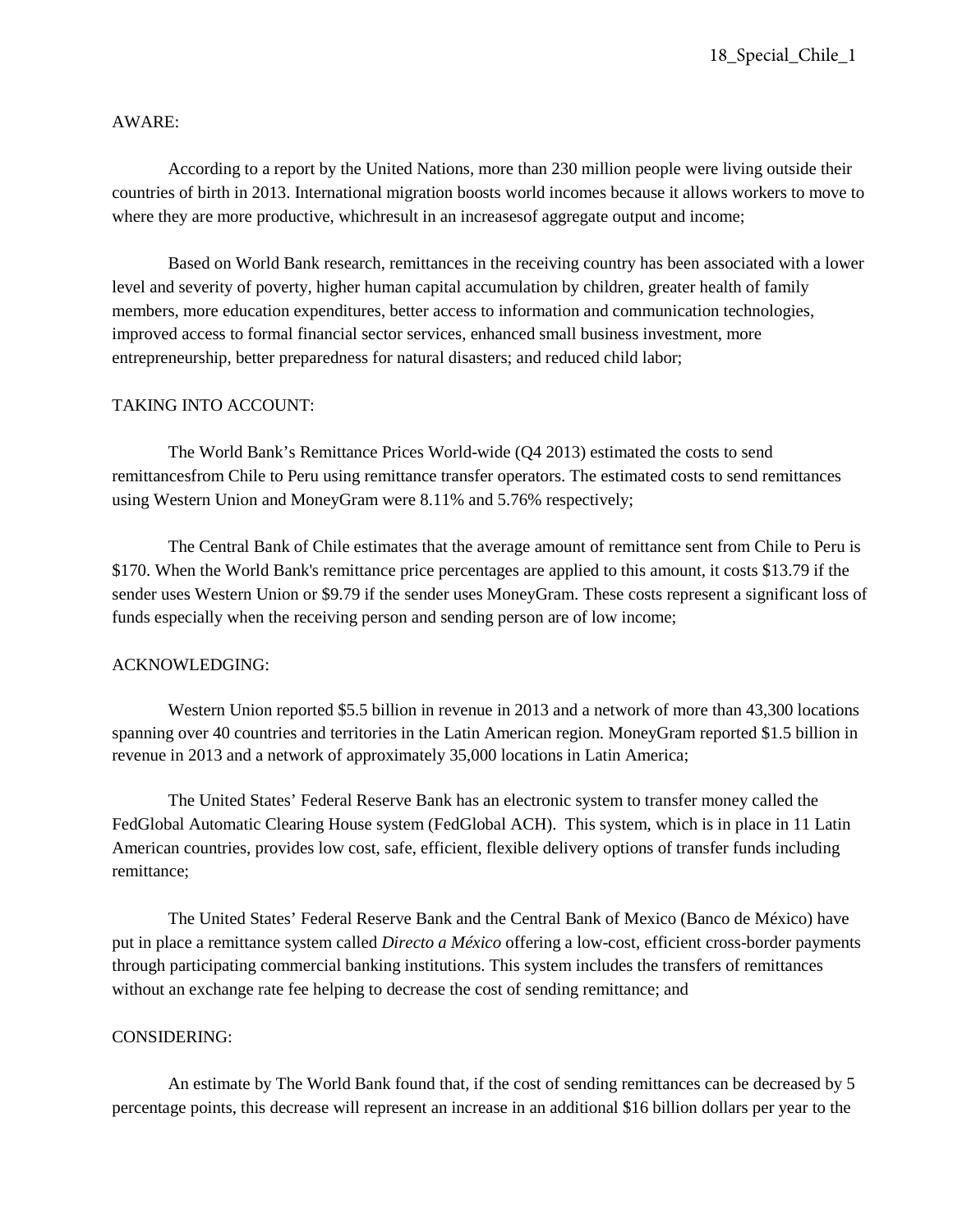receiving country, contributing to an increase in savings and buying power, and investment in local economies;

That AG/RES. 2790 (XLIII-O/13) which resolves to encourage states to facilitate the safe and expeditious transfer of remittances without restrictions,

- 1. To urge member states of OAS to take steps to fulfill the United Nations A/RES/65/170 and AG/RES. 2790 (XLIII-O/13) resolutions which reaffirm and encourage the need to further address and increase the efficiency of sending remittances.
- 2. To request that the Inter-American Agency for Cooperation and Development (IACD) create a committee that would investigate how an electronic system to transfer funds like the FedGlobal ACH and *Directo a México* can be incorporated within the existing financial structure in Latin America to increase the efficiency in the transfer of remittance.
- 3. To request that the committee consider, but not be limited to:
	- a. Work with Latin American Central Banks' officials to explore how they may be able to participate in the FedGlobal ACH and/or implement a system similar to *Directo a México*.
	- b. Identify the factors that are limiting the participation of central banks in Latin America and other financial institution in the FedGlobal ACH and in a system like *Directo a México*.
	- c. Explore how remittance transfer operators (RTO), such as Western Union and MoneyGram, can be incorporated within the FedGlobal ACH system.
	- d. Seek the cooperation of the central banks in Latin America in order to determine the factors that limit domestic financial institutions to take advantage of international transfer of payments like the FedGlobal ACH system.
	- e. Determine the cost-benefit that would arise if remittance transfer operators were incorporated into the central bank system.
	- f. In Cooperation with Economic Development Agencies, explore the potential of developing an incentive program designed to encourage the spending of remittances on public investments, such as school, parks, and hospitals, given the higher human capital and better health associated with remittances recipients
- 4. To seek funding for the committee to be provided by organization such as the International Monetary Fund (IMF), The World Bank's Global Remittance Working Group, Inter-American Development Bank, Central Bank of Chile, The United States Federal Reserve Bank of Atlanta, Central Bank of México, Centro de Estudios Monetarios Latinoamericanos (CEMLA), Banco Rendimiento, MicroFinance International Corporation (MFIC), MoneyGram, Western Union.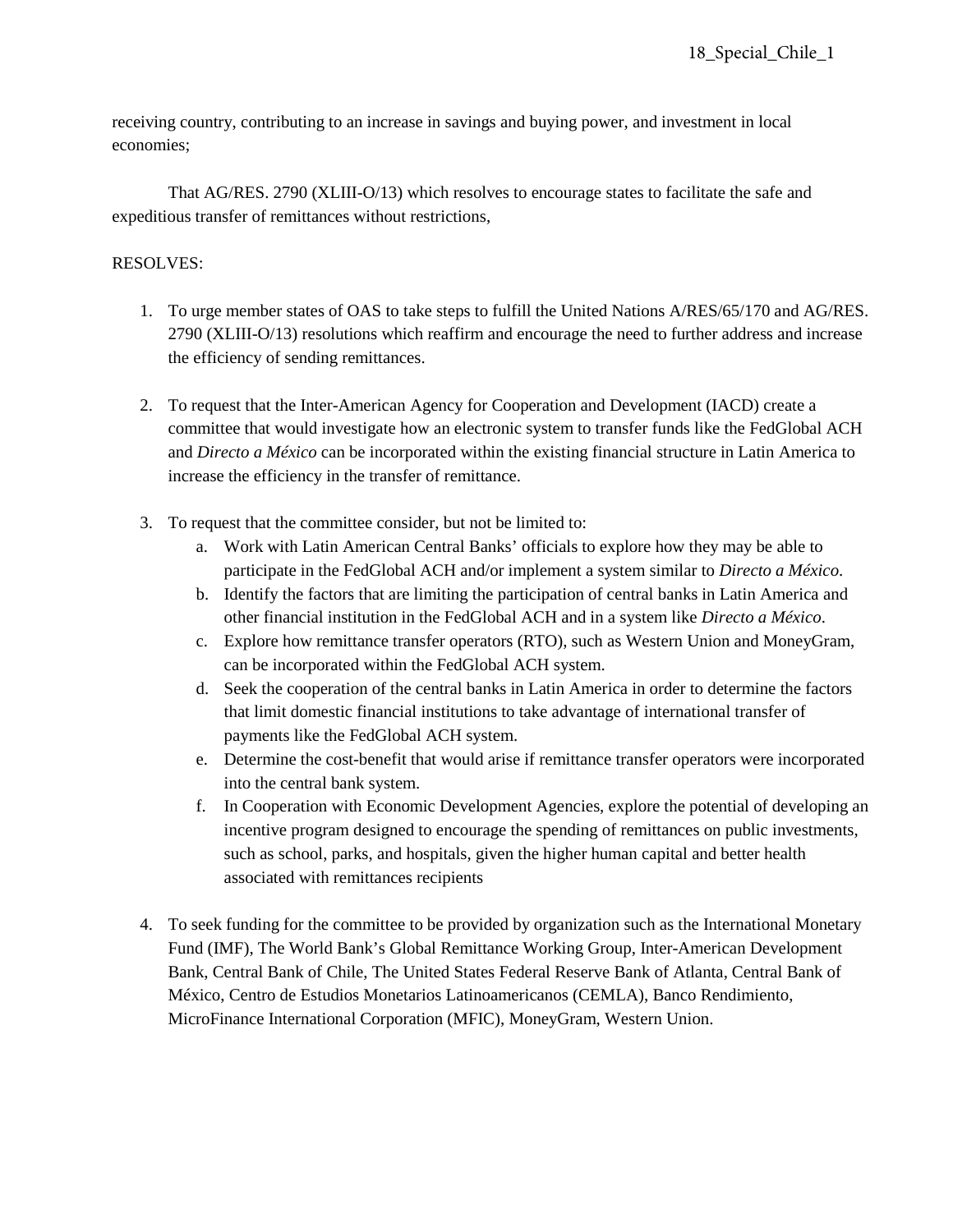5. To distribute and present the findings of the committee in the next General Assembly, 2015

Approved for form and substance: \_\_\_\_\_\_\_\_\_\_\_\_\_\_\_\_\_\_\_\_\_\_\_\_\_\_\_\_\_\_\_\_\_\_\_\_\_\_\_\_

(Signature of Faculty Advisor)

| Cosignatories: 1. |                         |  |                       |
|-------------------|-------------------------|--|-----------------------|
|                   | (Signature of Delegate) |  | (Country Represented) |
|                   | 2.                      |  |                       |
|                   | 3.                      |  |                       |
| 4.                |                         |  |                       |
|                   |                         |  |                       |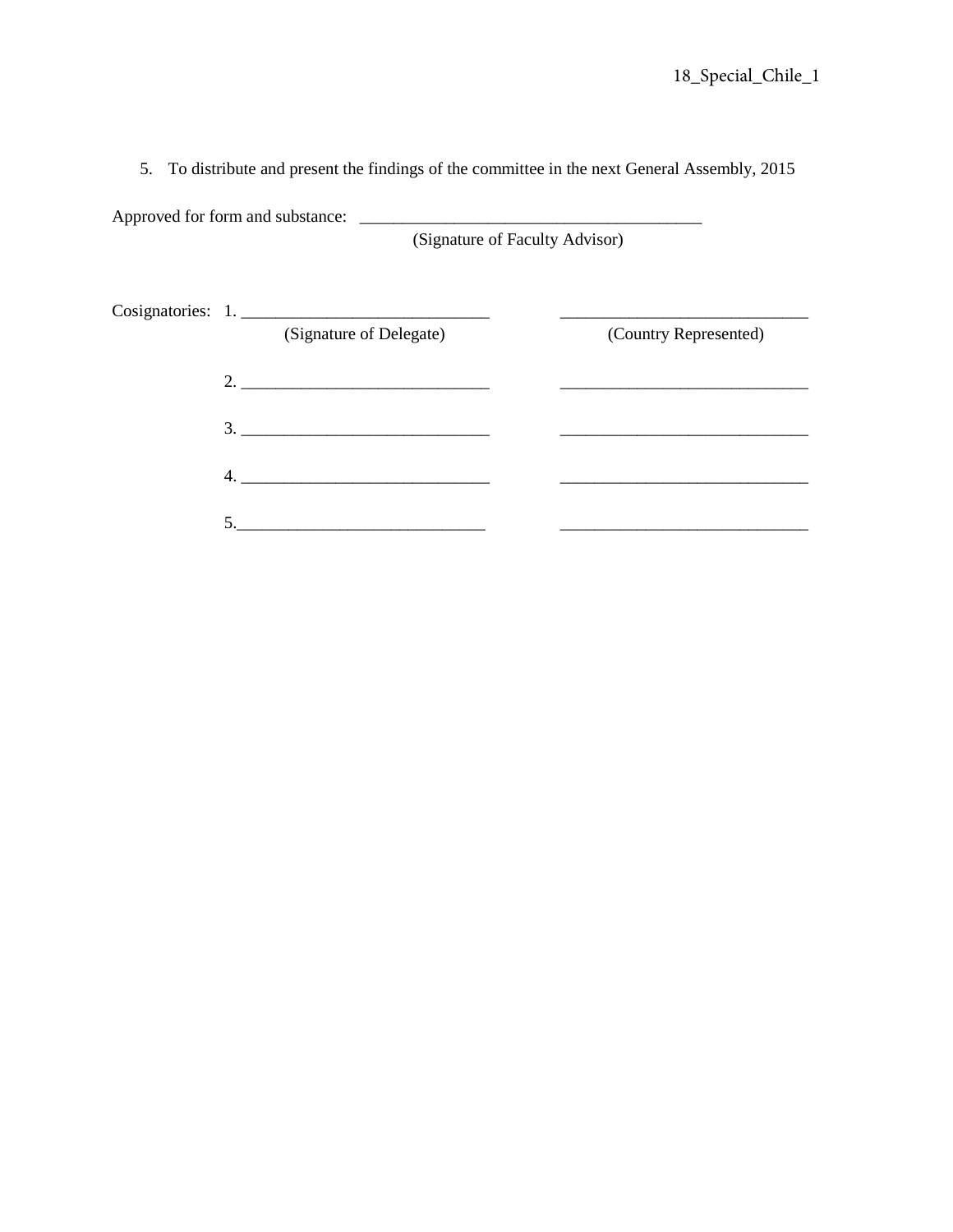## **PROVIDING MICROLOANS TO INTER-CONTINENTAL REFUGEES**

Special Committee on Migration Moration Topic No. 3 of the Agenda Resolution Presented by the Delegation of Uruguay

THE GENERAL ASSEMBLY,

## HAVING SEEN:

Article 3 of the Organization of American States' Charter that affirms, "The elimination of extreme poverty is an essential part of the promotion and consolidation of representative democracy and is the common and shared responsibility of the American States";

Article 3, section k of the Organization of American States' Charter encouraging, "The promotion and observance of economic, social, and cultural rights are inherently linked to integral development, equitable economic growth, and to the consolidation of democracy in the states of the Hemisphere";

Article 33 of the Organization of American States' Charter expressing that "Development is a primary responsibility of each country and should constitute an integral and continuous process for the establishment of a more just economic and social order that will make possible and contribute to the fulfillment of the individual";

Article 43 of the Organization of American States' Charter that states, "In order to strengthen and accelerate integration in all its aspects, the Member States agree to give adequate priority to the preparation and carrying out of multinational projects and to their financing, as well as to encourage economic and financial institutions of the inter-American system to continue giving their broadest support to regional integration institutions and programs";

Article 13 of the Organization of American States' Democratic Charter advocating "The promotion and observance of economic, social, and cultural rights are inherently linked to integral development, equitable economic growth, and to the consolidation of democracy in the states of the Hemisphere";

## CONSIDERING:

The Inter-American Development Bank's 2013 Latin American and Caribbean Macroeconomic Report that indentified "[Latin America and the Caribbean] will be unable to close its deep infrastructure gaps… Indeed, if the relatively poor stock of infrastructure is a barrier to growth … then growth in the region may be even lower than projected";

The Cartagena Declaration on Refugees, which resolved to "ensure that programs and projects are set up with a view to ensure the self-sufficiency of refugees";

## RECOGNIZING:

The Summits of the Americas Joint Summit Working Group of the World Bank recognizes, "In 2007, in accordance with its commitment to the microfinance industry and regional leadership in promoting it, CAF approved 57 operations with 38 agencies that provide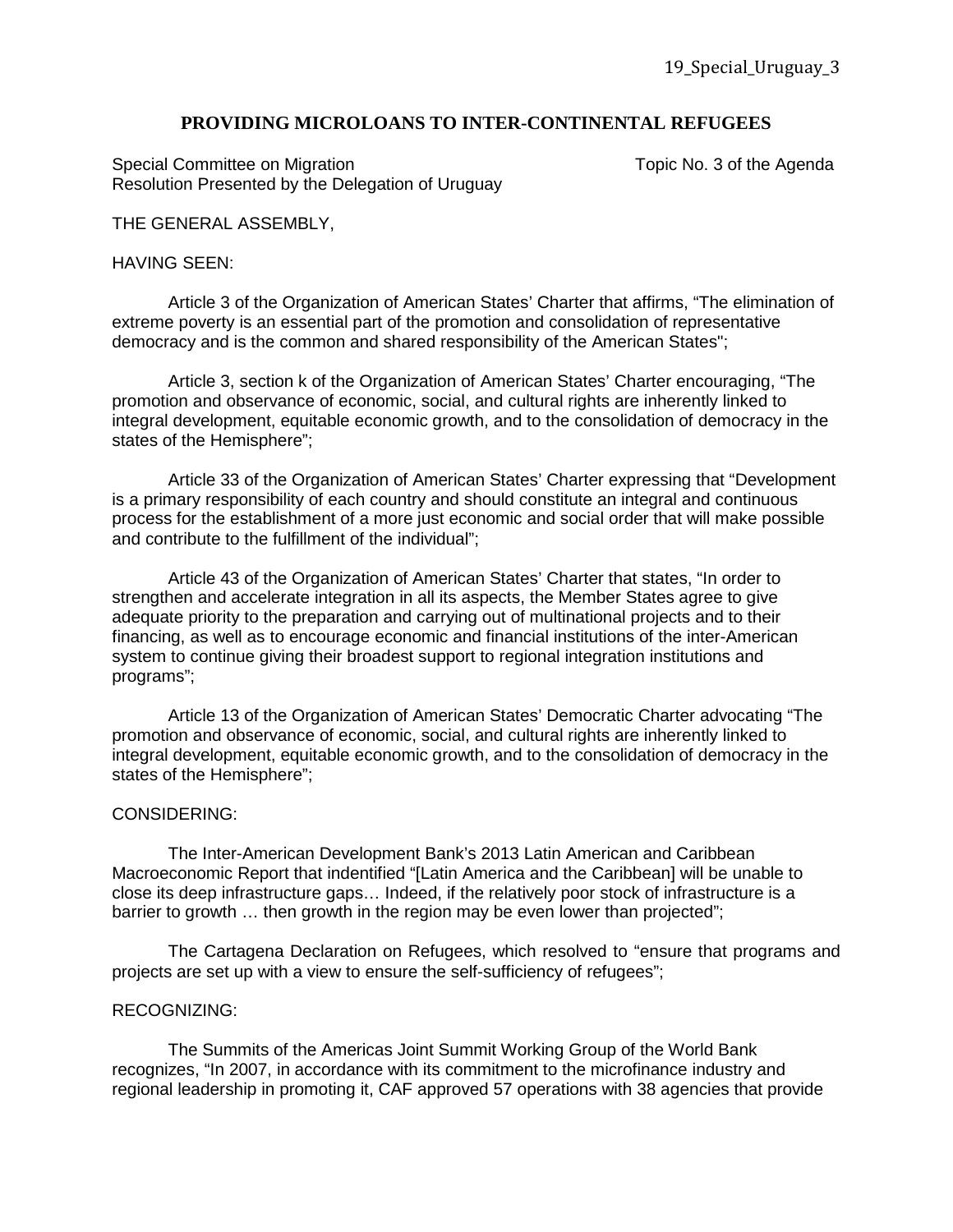micro financial institutions with funding in 11 countries, in the amount of USD \$112.5 million, and, at the same time, it worked to incorporate new clients into its existing portfolios";

The research by Dr. Hiatt and Dr. Woodworth of BrighamYoungUniversity, published in the 43rd edition of *the Social Science Journal*, discovered, "Microcredit appears to improve the lives of those who are poor by increasing their buying and investing capability, thus lifting them onto a higher economic plane. Accordingly, these small loans seem to positively affect poverty by creating entrepreneurship and greater self-reliance among the poor";

The 2004 UNHCR 'Mexico Plan of Action' that acknowledges "microcredit projects for refugee women were shown to be a key element in the integration of refugee families"; and

## RECALLING:

OAS resolution AG/RES. 2082 (XXXV-O/05) drafted by the Delegation of Venezuela that developed a resolution "To invite governments to design, promote, and develop microfinance and micro financing systems and institutions, especially for lending, tailored to specific national and regional realities, and to set up special funds for that purpose, in order to create assets to help reduce the economic vulnerability of families and persons who are excluded from the formal banking system",

## RESOLVES:

- 1. To advise the Organization of American States drafts the creation of an Inter-American Refugee Settlement and Repatriation Micro Financial Fund (IARSRMF) to be:
	- a. Funded through existing donors and non-governmental organizations, and the Inter-American Development Bank.
	- b. Utilized in the settlement of permanently displaced peoples, the temporary settlement of displaced peoples, and the voluntary repatriation of peoples to their nation of origin.
	- c. Utilized in providing refugees with short and long term microloans to be used towards resettlement and repatriation, including but not limited to, lodging, nutrition, education, communication, and travel.
	- d. Adverse to seeking profit on loans.
	- e. Self-sustaining in providing loan/grant sums after six years.
- 2. To assign the creation and management of the fund to the Organization of American States' Inter-American Committee on Microfinancial Aid to Refugees (IACMAR) based on the best practices of and in cooperation with the Inter-American Development Bank (IDB), the International Monetary Organization (IMF), and the United Nations Humans Rights Commission (UNHCR).
- 3. To encourage IACMAR to coordinate with private, public, and non-governmental organizations to identify and support those seeking and attaining microloans.

a. Non-governmental organizations are to be encouraged to work alongside IACMAR in providing, appropriating, and distributing individual or joint funds. b. Governments of Member States are strongly encouraged to aid IACMAR in making loan information freely and widely available, as well as providing other structural support as needed.

c. Private firms wishing to work with IACMAR must abide by IACMAR's vision in providing microloans for the primary benefit of the loanee.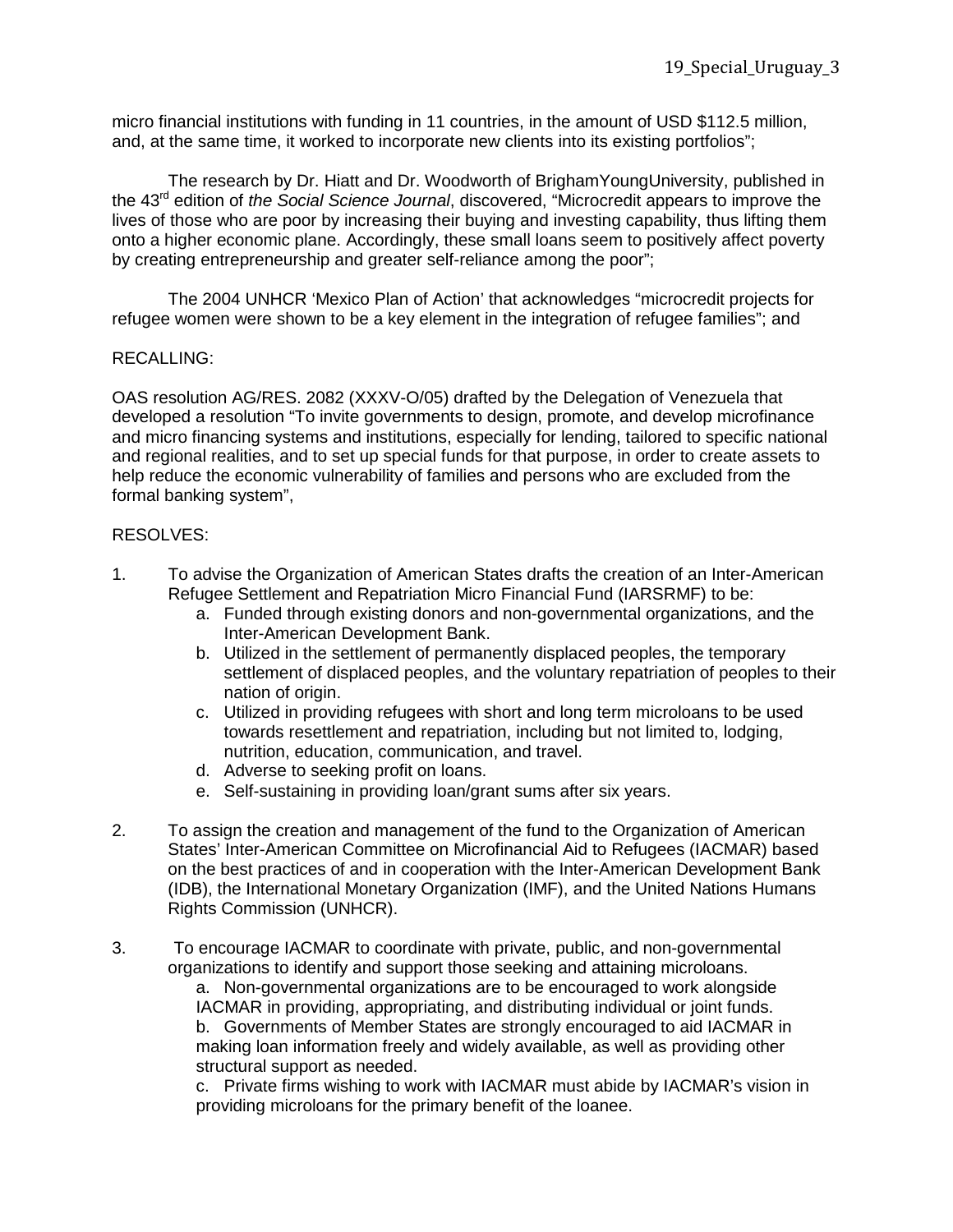4. To promote fiscal transparency by making microloan data freely available through quarterly publications based upon the practices of the Inter-American Development Bank (IDB) and in conjunction with all participating public, private, and non-governmental organizations.

| Approved for form and substance: |                               | (Signature of Faculty Advisor) |
|----------------------------------|-------------------------------|--------------------------------|
|                                  | (Signature of Delegate)       | (Country Represented)          |
|                                  | 2.                            |                                |
|                                  | $3.$ $\overline{\phantom{a}}$ |                                |
| 4.                               |                               |                                |
| 5.                               |                               |                                |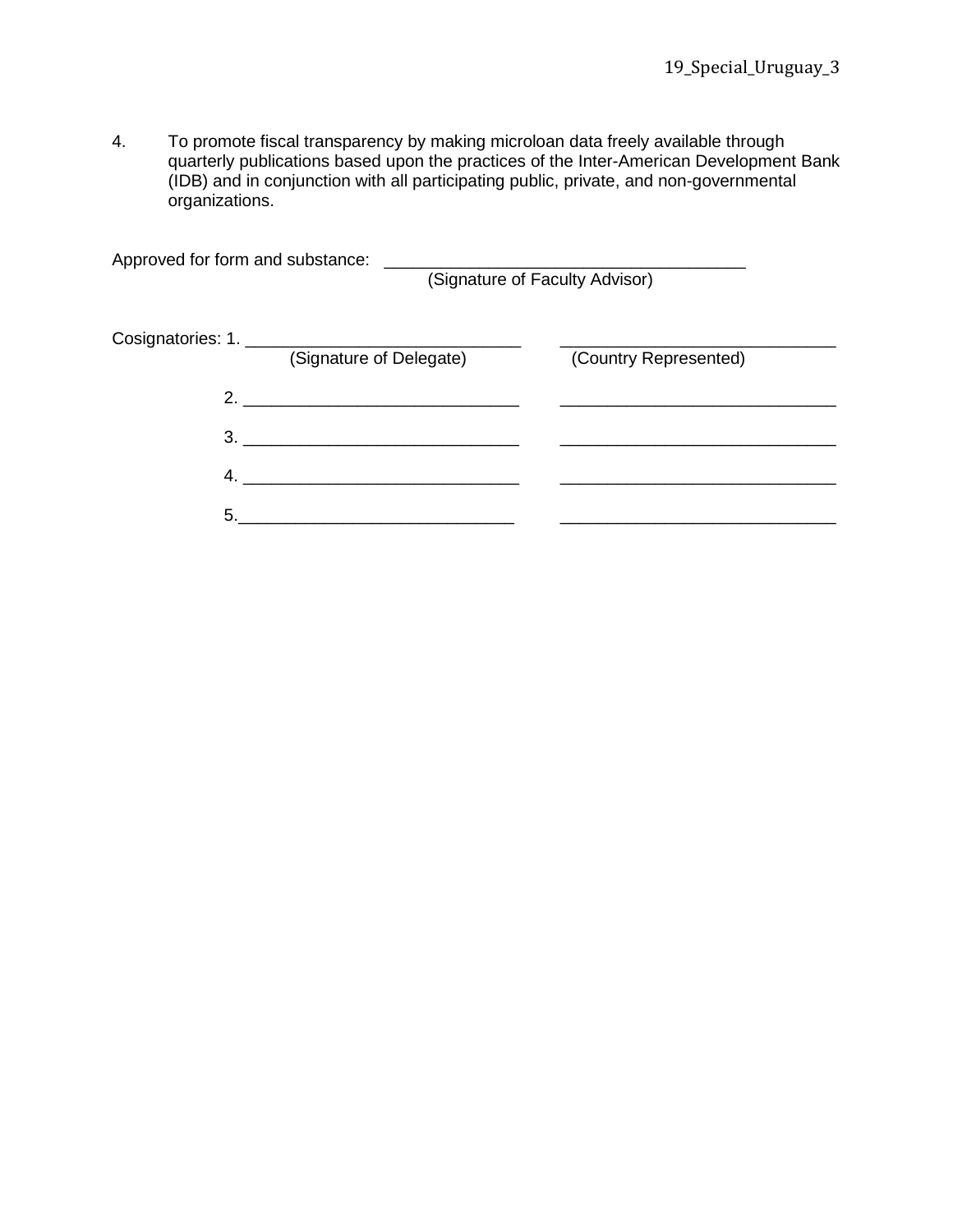## **CONFERENCE ON THE PROTECTION OF MIGRANTS' HUMAN RIGHTS IN THE AMERICAS**

Special Committee on Migration Special Committee on Migration Topic No. 2 of the Agenda Draft Resolution Presented by the Delegation of Saint Vincent and the Grenadines

## THE GENERAL ASSEMBLY,

## HAVING SEEN:

The Preamble of the Charter of the Organization of American States (OAS), which affirms that the States' "welfare and their contribution to the progress and the civilization of the world will increasingly require intensive continental cooperation" and that "the historic mission of America is to offer to man a land of liberty, a favorable environment for the development of his personality and the realization of his just aspirations";

Article 2 (f) of the OAS Charter, which establishes as one of its main purposes "To promote, by cooperative action, their economic, social, and cultural development";

Article 3 (l) of the OAS Charter, which states that "The American States proclaim the fundamental rights of the individual without distinction as to race, nationality, creed, or sex";

Article 45 of the OAS Charter, which declares that "All human beings, without distinction as to race, sex, nationality, creed, or social condition, have a right to material well-being and to their spiritual development, under circumstances of liberty, dignity, equality of opportunity, and economic security";

Article 9 of the Inter-American Democratic Charter, which asserts that "The elimination of all forms of discrimination, especially gender, ethnic and race discrimination, as well as diverse forms of intolerance, the promotion and protection of human rights of indigenous peoples and migrants, and respect for ethnic, cultural and religious diversity in the Americas contribute to strengthening democracy and citizen participation";

Article 15(a) of the Social Charter of the Americas, which stresses that "Member States recognize the contributions of indigenous peoples, afro-descendants, and migrant communities to the historical process of the Hemisphere and will promote recognition of their value";

## RECALLING:

AG/RES 2738 (XLII-0/12), "Strengthening the Topic of Migration in the OAS: Establishment of the Committee on Migration Issues", which creates the Committee on Migration Issues as the main forum of the OAS in charge of the migratory subject under the Inter-American Council of Integral Development;

AG/RES. 2729 (XLII-O/12), "The Human Rights of Migrants, Including Migrant Workers and Their Families", which reaffirms the importance of guaranteeing the protection of migrants´ human rights, including migrant workers and their families;

AG/RES. 2608 (XL-O/10), "Migrant Populations and Migration Flows in the Americas", which emphasizes not only the importance of the discussion of migrant populations and migration flows in the Americas, but also the need for the analysis of migration causes and its impact on Member States;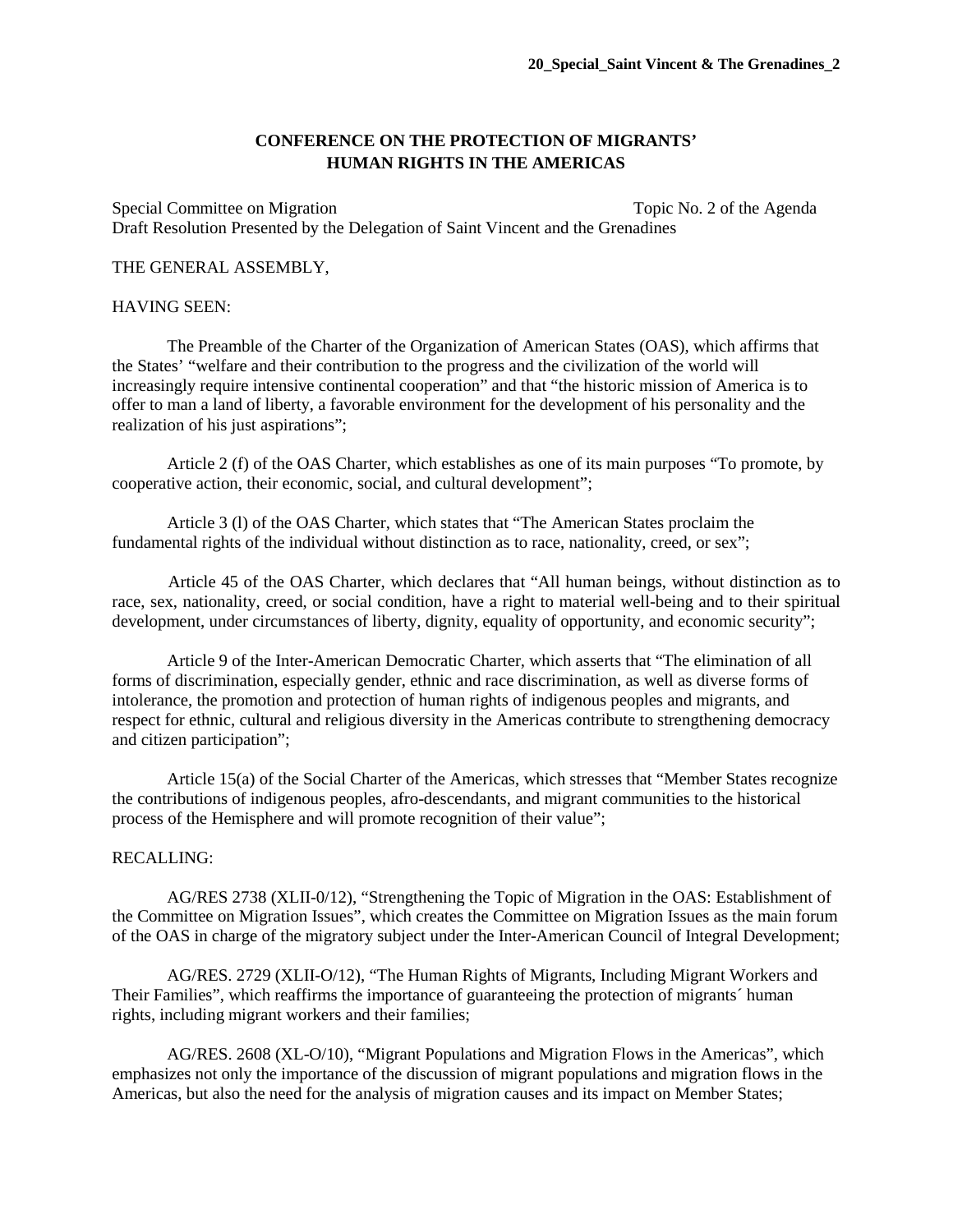#### APPLAUDING:

The efforts made by the OAS Migration and Development Program (MIDE) to promote migrants' rights through the fostering of public policies, legislation and the exchange of better practices among Member States;

The progress made by the OAS Special Committee on Migration Issues (CEAM) in educating and promoting the benefits of migration for development, in respecting migrants´ human rights, and enhancing cooperation among Member States regarding migration issues;

The work developed by the Rapporteurship on the Rights of Migrants, of the Inter-American Commission on Human Rights (IACHR), through the promotion and generation of awareness among Member States on migrants' human rights;

#### TAKING INTO ACCOUNT:

The American Declaration on Rights and Duties of Man, which proclaims that all persons are equal under the law and have the same rights and duties yielded in such Declaration, without distinction as to race, sex, language, creed or nationality;

The American Convention on Human Rights, which recognizes that "the essential rights of man are not derived from one's being a national of a certain State, but are based upon attributes of the human personality";

The Plan of Action of the Fourth Summit of the Americas, held in Mar del Plata, Argentina in 2005, which states to strengthen and establish collaboration mechanisms among countries of origin, transit and destination of migrant workers in the Hemisphere in order to disseminate information about the labor rights of migrant workers;

The Declaration of the Fifth Summit of the Americas, held in Port of Spain, Trinidad and Tobago in 2009, which reaffirms the importance of fully protection of human rights of migrants regardless of their immigration status, and observance of the labor laws applicable to them, including the principles and labor rights embodied in the International Labor Organization (ILO) Declaration on Fundamental Principles and Rights at Work;

The Universal Declaration of Human Rights, which states that "everyone has the right to freedom of movement and residence within the borders of each state" and that "everyone has the right to leave any country, including his own, and to return to his country" according to his will;

## CONSIDERING:

That migration is a universal phenomenon, which constitutes a manifestation of integration processes and globalization, and should be examined from a multilateral and multidimensional perspective, including the social, economic, political and cultural spheres;

That Member States should work together in order to seek an effective solution for illegal migration, which constitutes one of the most serious and controversial concerns currently faced by the nations of the Americas;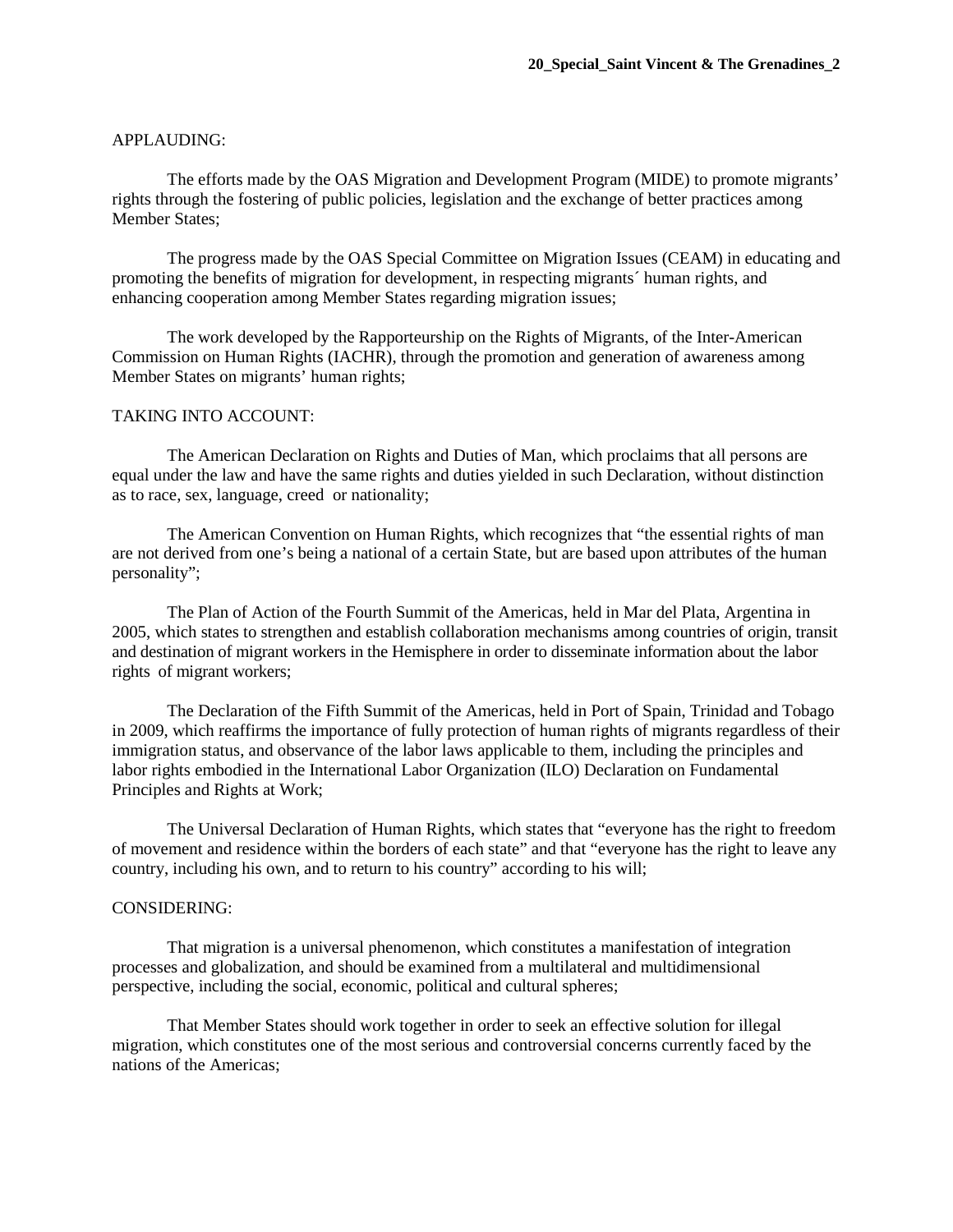That migrant workers usually move to countries with higher levels of development, in searching of better job opportunities, a better quality of life and to overcome adversity;

That the OAS plays a substantial role in the protection and promotion of migrants workers' rights, providing support to the integration process; and

## EMPHASIZING:

That every country in the Hemisphere is a country of origin, transit, destination, and/or return for migrants and has the authority to regulate the migration of persons entering its territory in accordance with its obligations under applicable international law, including international human rights law and international humanitarian law;

That migration policies and initiatives should promote comprehensive approaches that take into account the causes and consequences of the phenomenon of illegal migration in the Hemisphere, as well as the full respect for the human rights and fundamental freedoms of migrants;

The importance of Member States to count on accurate information about migrant workers, which constitutes the base for the formulation of public policies, cooperation activities and better exchange practices,

- 1. To congratulate the Inter-American Council for Integral Development (CIDI) for the efforts and accomplishments made to promote genuine cooperation among Member States to achieve integral development, through the Committee on Migration Issues (CAM).
- 2. To encourage Member States to renew the commitments endorsed in the Cooperation Agreement signed in October 2009, between the OAS and the International Organization for Migration, regarding International Migration Law, Labor Migration, Combat Human Trafficking; Human Rights of Migrants; Democracy Strengthening, Education for Migrant Youth and Children;
- 3. To convene an "Inter-American Conference on the Protection of Migrants' Human Rights in the Americas", that shall be arranged by the Department of Conferences and Meetings Management within six months from the approval of the present draft resolution.
- 4. To suggest that the Conference address but not be limited to:
	- a) An in-depth discussion of the current situation of migration in the Hemisphere, recognizing the magnitude of migration on citizens and its development impacts in both home and host Member States.
	- b) The importance of the application of effective instruments to ensure the protection of migrants' human rights, including migrant workers and their families, with special emphasis on migrant women, children, and adolescents, regardless of their immigration status, in accordance with international human rights law.
	- c) The urgent need of cooperation among Member States, through treaties and institutions involved, towards a future harmonization of legislation on migration, as means of assuring the respect for immigrants' rights across the continent.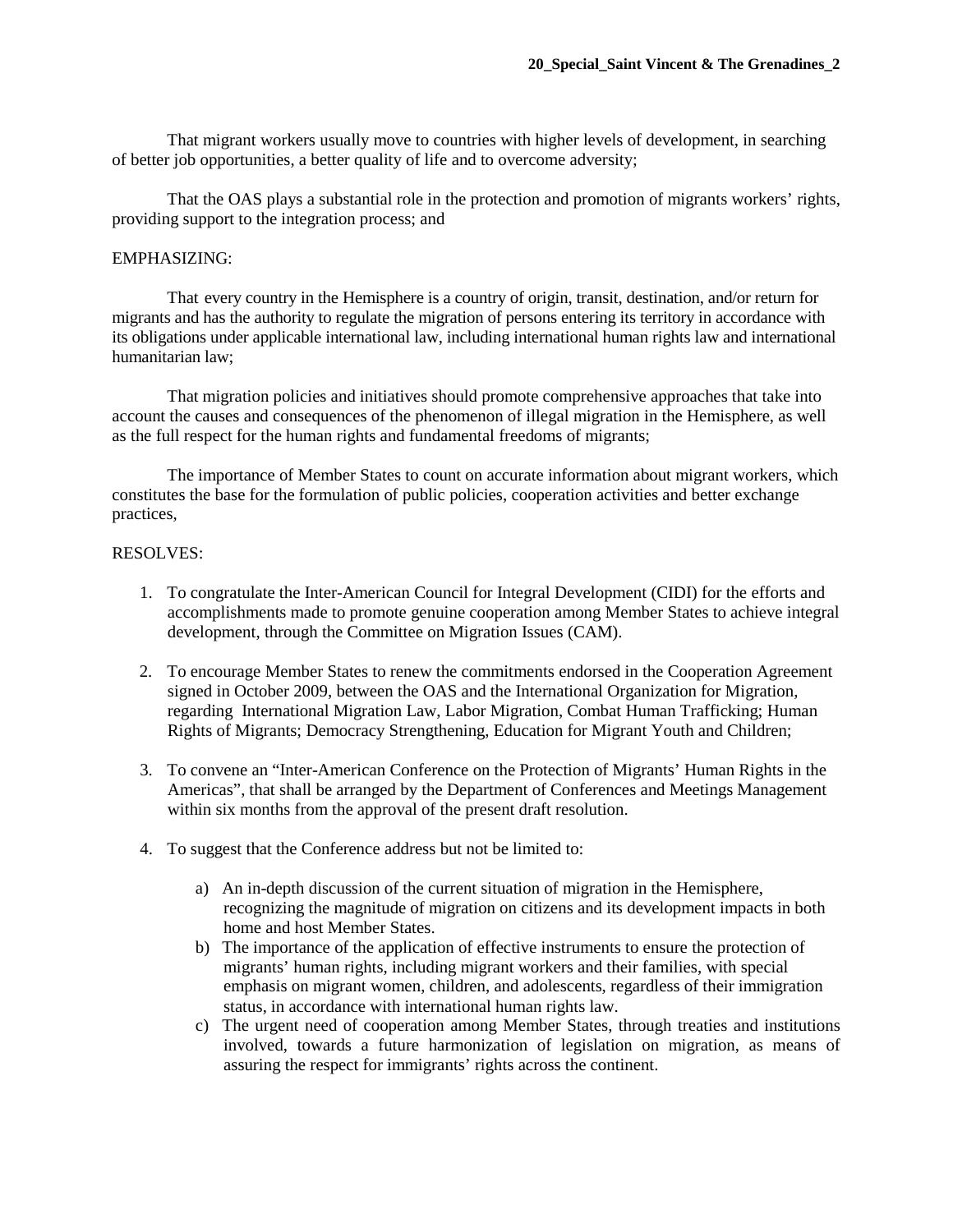- d) The significance of database design for accurate and updated information on migration to foster the strengthening of institutional capacities, cooperation activities, and the exchange of best practices among States.
- e) The relevance of ensuring the elimination of prejudices based on nationality or race, through the implementation of policies to combat xenophobia, racism, and other manifestations of intolerance toward foreigners.
- f) Member States' support to the Temporary Work Programs and Education of Migrant Children and Youth, both initiatives of the MIDE, by facilitating migrants and their families an easy access to work without distinction and ensuring migrants´ children access to a satisfactory education in order to strengthen their human capacity.
- g) Promoting public policies that facilitate the voluntary return of migrants to their country of origin, by reinserting them into their communities.
- 5. To request the IACHR participate in the preparation of the Conference by offering its experience in this field.
- 6. To instruct the CEAM to prepare a report about the main causes of migration in order to understand international flows of people by identifying the connections between the social, economic, political and cultural factors related to them and to discuss it in the proposed Conference.
- 7. To invite all Member States, Permanent Observers, Governmental Organizations (GO´s) and Non-Governmental Organizations (NGO´s) dealing with these issues to participate in this Conference.
- 8. To request the Secretary General to produce a report on the Conference results that will be presented to the next General Assembly and to publish it in the OAS website.
- 9. To fund this Conference with resources allocated in the CIDI's budget.

Approved for form and substance

(Signature of Faculty Advisor)

| Cosignatories: |    | <u> 1980 - Andrea Andrew Maria (h. 1980).</u>                                                                           |                       |
|----------------|----|-------------------------------------------------------------------------------------------------------------------------|-----------------------|
|                |    | (Signature of Delegate)                                                                                                 | (Country Represented) |
|                | 2. | <u> The Communication of the Communication of the Communication of the Communication of the Communication of the Co</u> |                       |
|                |    |                                                                                                                         |                       |
|                | 4. |                                                                                                                         |                       |
|                |    |                                                                                                                         |                       |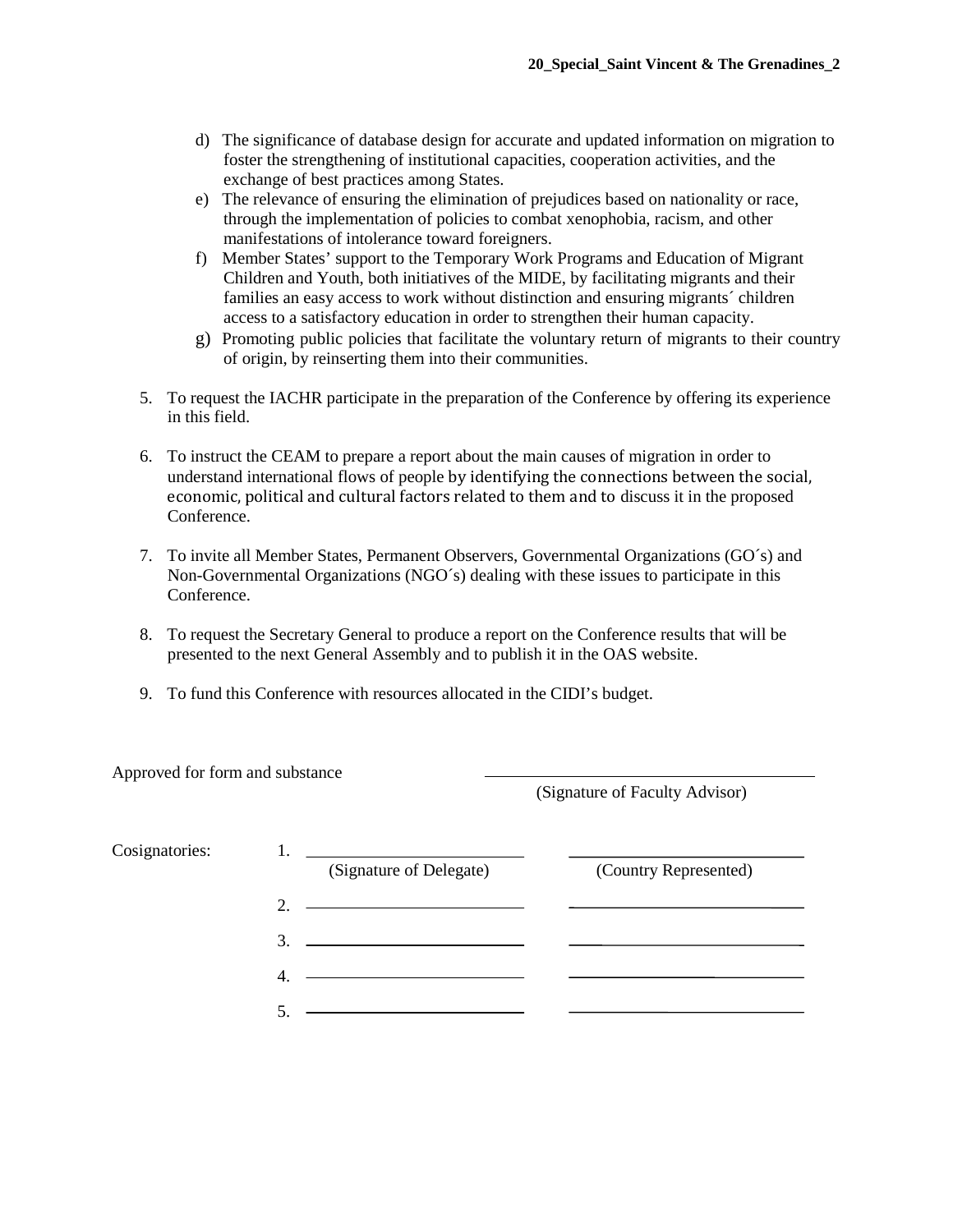## **FACILITATING LABOR MIGRATION THROUGH COOPERATION AND SYSTEMS OF EDUCATION**

Special Committee on Migration Special Committee on Migration Topic No. 2 of the Agenda Draft Resolution Presented by the Delegation of El Salvador

## THE GENERAL ASSEMBLY,

## HAVING SEEN:

That Article 106 of the Charter of the Organization of American States (OAS) promotes the observance and protection of human rights through the Inter-American Commission on Human Rights;

## CONSIDERING:

That the International Labour Organization (ILO) works to strengthen workers' rights, employment opportunities, and promote discussion on work-related issues;

#### NOTING:

The accomplishments of the ILO in managing labor migration to contribute positively to the growth and development of individuals and societies;

The International Organization for Migrations (IOM) endeavors to protect migrant workers and to optimize the labor benefits of migration by offering advice and support to state governments and training potential migrants before their departure;

The model set by the Colombo Process in South and Southeast Asia as well as the practices of the European Union (EU), which forms connections among countries, guarantees informed decisions for potential migrants by providing information on legal migration and the dangers of illegal migration, and implements educational programs;

#### TAKING INTO ACCOUNT:

That facilitating labor migration reduces the complexity of transnational movement of migrant workers and achieves cooperation among the governments of OAS Member States towards a coherent migration process; and

## RECALLING:

Resolution AG/RES. 2738 (XLII-O/12), "Strengthening the Topic of Migration in the OAS: Establishment of the Committee on Migration Issues," which established the Committee on Migration Issues (CAM) as a forum for exchanges of experiences and lessons learned in the Member States facilitating the regularization of migration flow and cooperation;

Resolution AG/RES. 2777 (XLIII-O/13), "Strengthening the Topic of Migration in the OAS," which instructed CAM in coordination with OAS Member States to initiate a report regarding specific activities of the OAS in the area of migration,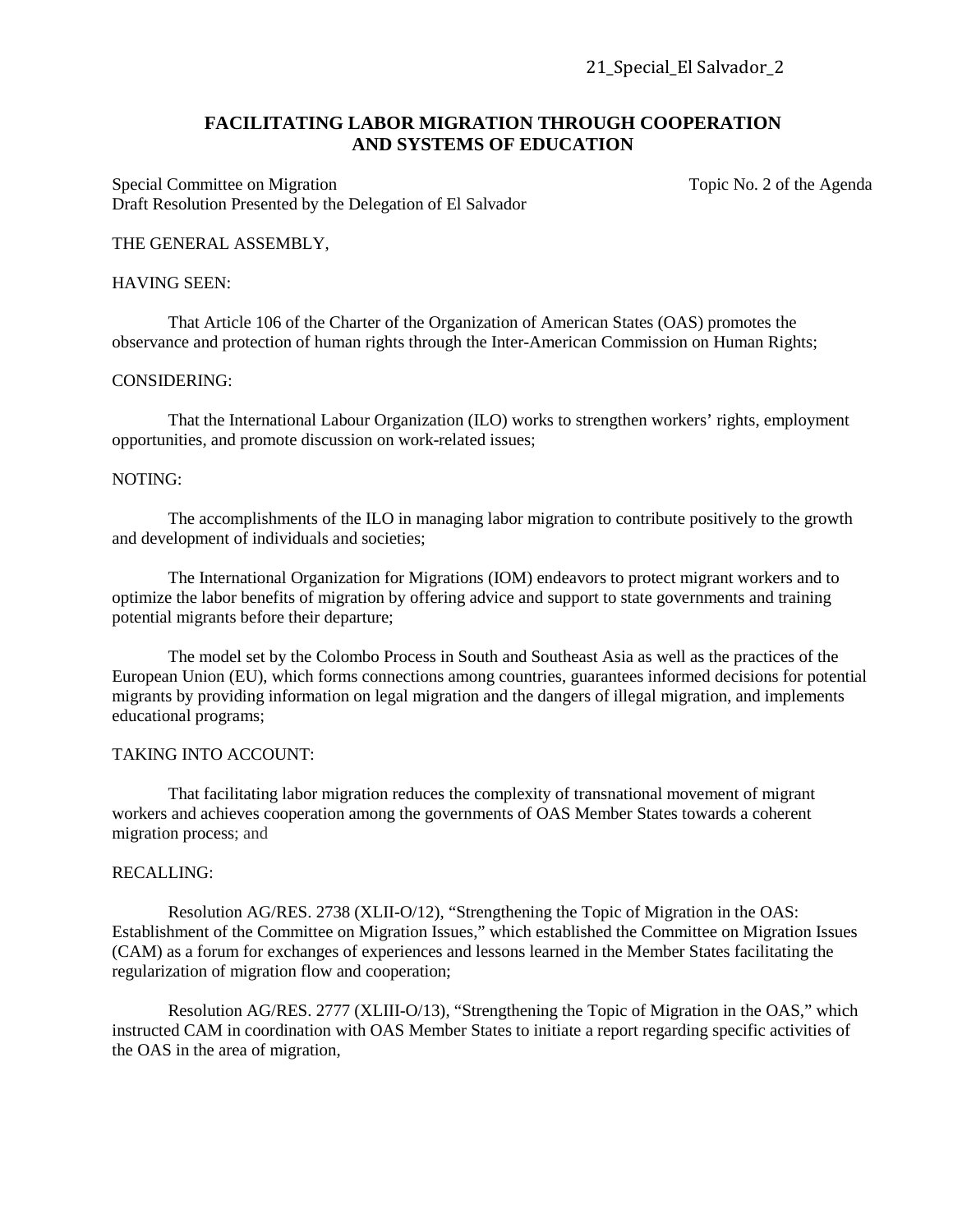## RESOLVES:

- 1. To thank the IOM, ILO, and CAM for their work toward bettering the international migration process for workers, as well as the South and Southeast Asia Colombo Process and the actions of the EU in setting a commendable example of how to facilitate labor migration.
- 2. To recommend that CAM study the Colombo Process of Asia and the European Union to:
	- a. Investigate policies of the Colombo Process that could be adopted by OAS Member States.
	- b. Share these findings with the Member States.
	- c. Establish methods by which the OAS could create a comparable migration process.
- 3. To encourage CAM to also formulate educational programs that:
	- a. Provide better access for the general public to information on legal labor migration.
	- b. Offer pre-departure training sessions with the intent of informing migrants on safe travels and resources for integration into the host society upon arrival.
- 4. To execute suggested activities of this resolution in accordance with availability of financial resources.

Approved for form and substance: (Signature of Faculty Advisor) Cosignatories: 1. \_\_\_\_\_\_\_\_\_\_\_\_\_\_\_\_\_\_\_\_\_\_\_\_\_\_\_\_\_ \_\_\_\_\_\_\_\_\_\_\_\_\_\_\_\_\_\_\_\_\_\_\_\_\_\_\_\_\_ (Signature of Delegate) (Country Represented) 2. \_\_\_\_\_\_\_\_\_\_\_\_\_\_\_\_\_\_\_\_\_\_\_\_\_\_\_\_\_ \_\_\_\_\_\_\_\_\_\_\_\_\_\_\_\_\_\_\_\_\_\_\_\_\_\_\_\_\_ 3. \_\_\_\_\_\_\_\_\_\_\_\_\_\_\_\_\_\_\_\_\_\_\_\_\_\_\_\_\_ \_\_\_\_\_\_\_\_\_\_\_\_\_\_\_\_\_\_\_\_\_\_\_\_\_\_\_\_\_ 4. \_\_\_\_\_\_\_\_\_\_\_\_\_\_\_\_\_\_\_\_\_\_\_\_\_\_\_\_\_ \_\_\_\_\_\_\_\_\_\_\_\_\_\_\_\_\_\_\_\_\_\_\_\_\_\_\_\_\_ 5.\_\_\_\_\_\_\_\_\_\_\_\_\_\_\_\_\_\_\_\_\_\_\_\_\_\_\_\_\_ \_\_\_\_\_\_\_\_\_\_\_\_\_\_\_\_\_\_\_\_\_\_\_\_\_\_\_\_\_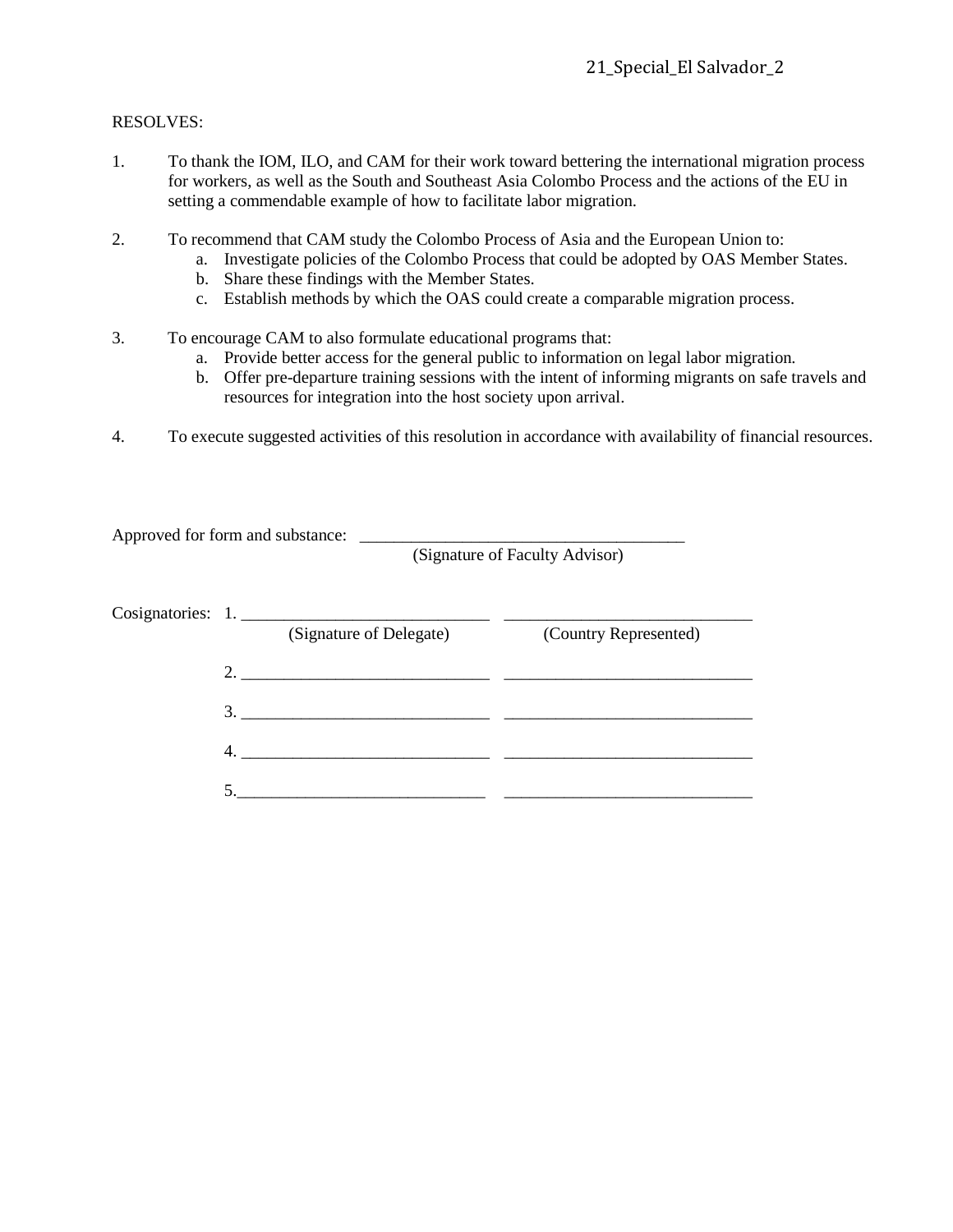#### **HEMISPHERIC STRUCTURES FOR INTERNATIONAL REMITTANCE TRANSFERS**

Special Committee on Migration Special Committee on Migration Topic No. 1 of the Agenda Draft Resolution Presented by the Delegation of Guatemala

#### THE GENERAL ASSEMBLY,

#### HAVING SEEN:

Article 33 of the Charter of the Organization of American States which emphasizes that "development is a primary responsibility of each country and should constitute an integral and continuous process for the establishment of a more just economic and social order that will make possible and contribute to the fulfillment of the individual";

#### RECOGNIZING:

Article 64 of the International Convention on the Protection of the Rights of All Migrant Workers and Members of Their Families by the Office of the United Nations High Commissioner for Human Rights that states that "the States Parties concerned shall as appropriate consult and co-operate with a view to promoting sound, equitable and humane conditions in connection with international migration of workers and members of their families";

#### RECALLING:

CE/AM-180/11 in which the Special Committee on Migration Issues (CEAM) proposes a methodology regarding migration and productive remittances, and allows for identifying "mechanisms to encourage and develop the productive use of remittances by studying the relevant initiatives being implemented in the member countries";

## RECOGNIZING:

The Least Development Countries Report 2012 by the United Nations Conference on Trade and Development which leads to initiatives "to harness remittances and diaspora knowledge" to build productive capacities though "targeted policies, incentive measures and institutional improvements aimed at reducing the cost of remittances sent through formal remittance service providers";

#### CONSIDERING:

The 3x1 initiative established by the Republic of the United States of Mexico which aims to expand migrant Home Town Associations' (HTA) community development funds by matching every dollar contributed by HTA by the different government levels in order to develop communities projects; and

## EMPHASIZING:

The importance for Members states of being able to rely on transparent and valid data regarding remittance flows that is a growing source of income in the Americas having a positive impact on global poverty reduction,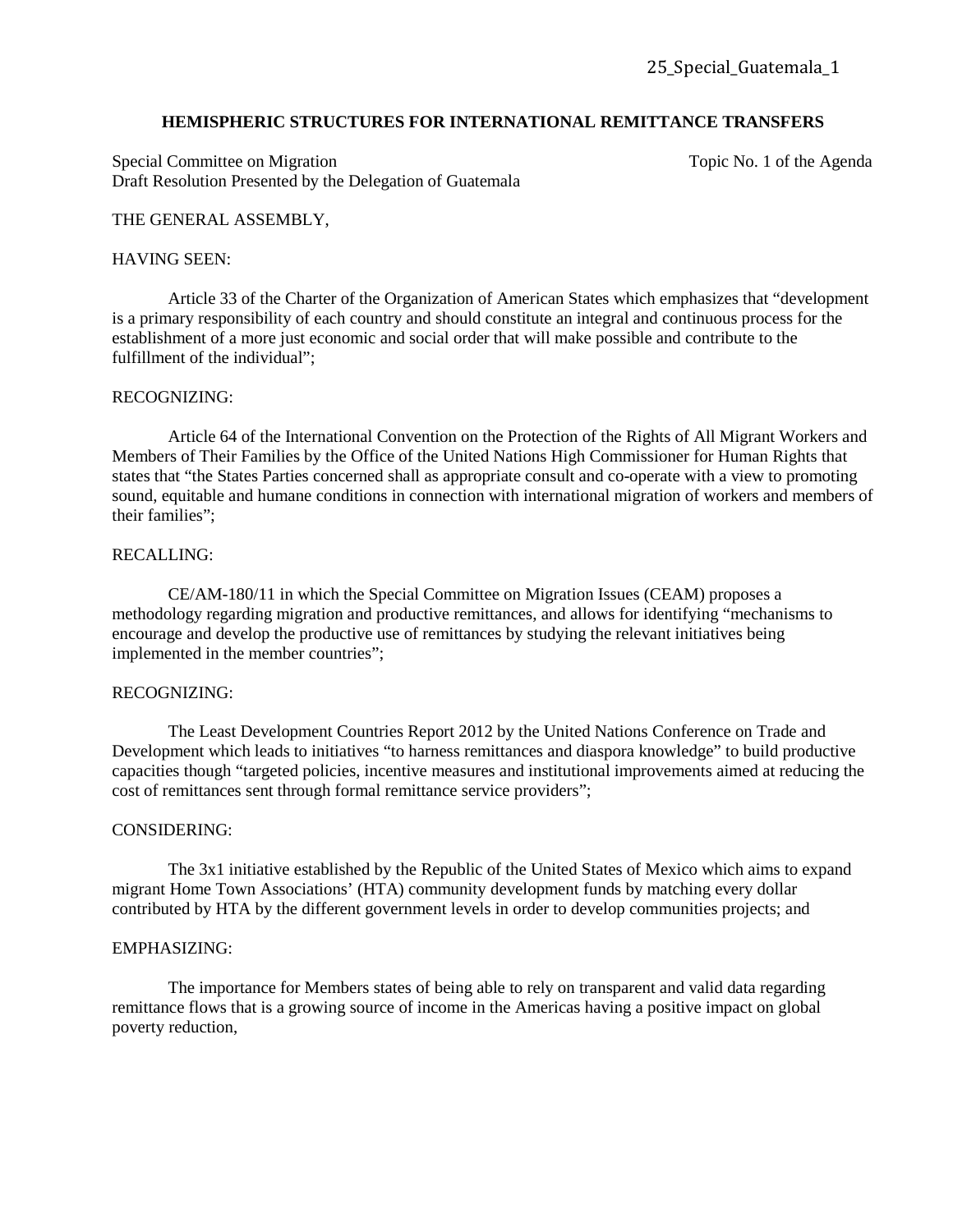## RESOLVES:

1. To applaud the initiative of the Special Committee on Migration Issues (CEAM) that actively contributed to improve To improve the living conditions of migrants and their families, and made possible community development through the creation of innovative remittance transfer channels.

2. To encourage Members States to promote local access to branchless banking as the medium for international money transfers, which can significantly decrease money transfer fees and facilitate access to money transfers and services by:

- a. Encouraging branchless banking points of contact to collaborate with Monetary Transfer Offices (MTO) in order to combine a wider range of services and better geographical coverage abroad;
- b. Providing efficient information on bank services to both senders and recipients of remittances.

3. To encourage HTAs, migrant associations, non-governmental associations and governments to collaborate in order to create programs that manage migrant workers' monetary contribution to their hometown communities, without interfering with each Member States' sovereignty; and

4. To facilitate information transfer by means of the Special Committee on Migration Issues (CEAM) by voluntary sharing knowledge concerning remittances in order to:

- a. Increase transparency, accountability and communication;
- b. Contribute to the well-being of rural communities by offering the opportunity to access information related to the successful programs created by remittances through HTAs, and
- c. Encourage research related to remittances between Member States.

Approved for form and substance:

(Signature of Faculty Advisor)

|  | Cosignatories: 1.       |                       |
|--|-------------------------|-----------------------|
|  | (Signature of Delegate) | (Country Represented) |
|  | 2.                      |                       |
|  | 3.                      |                       |
|  |                         |                       |
|  |                         |                       |
|  |                         |                       |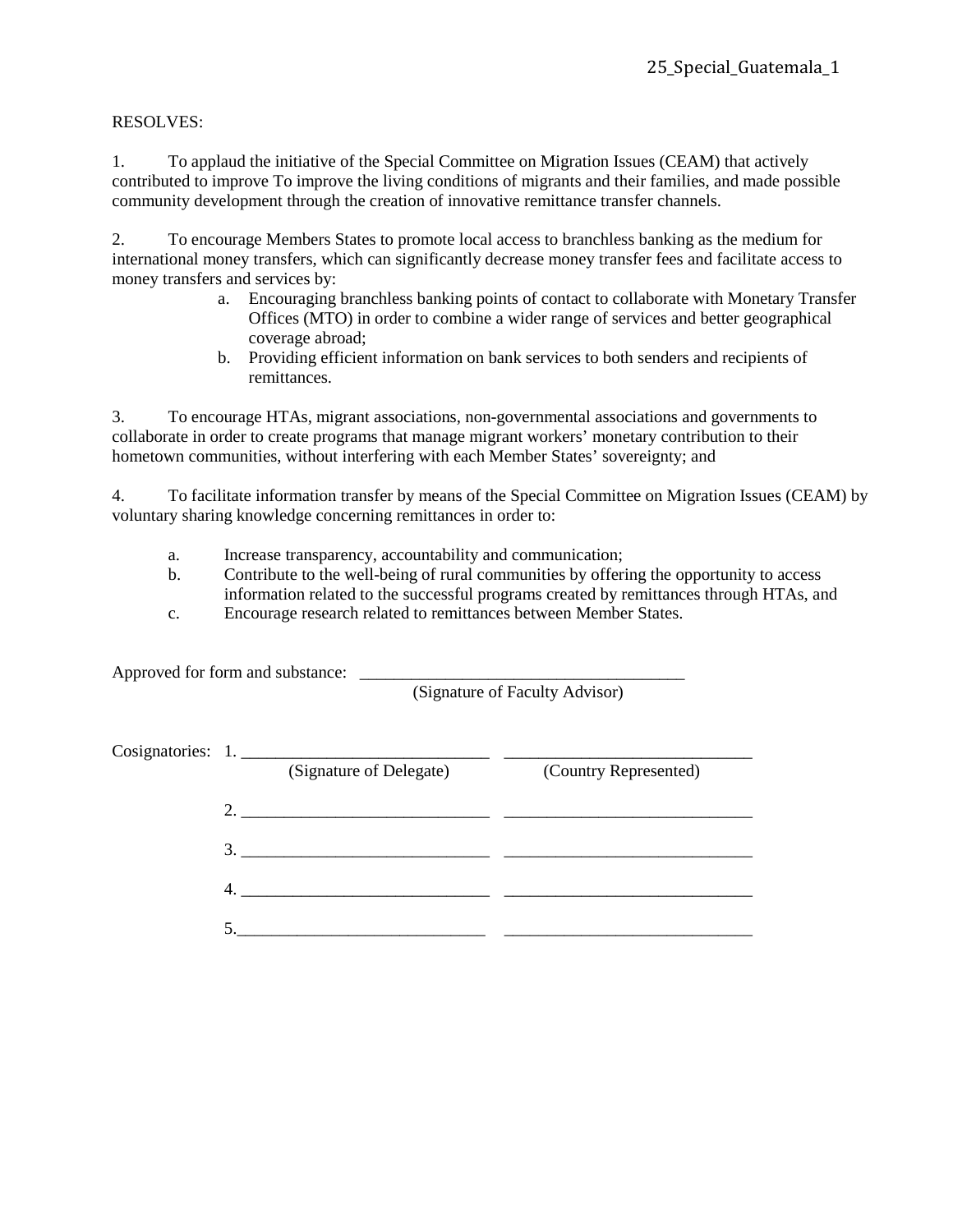## **FACILITATING REMITTANCES FROM MIGRATORY WORKERS**

Special Committee on Migration Topic No. 1 of the Agenda Draft Resolution Presented by the Delegation of St. Kitts and Nevis

## THE GENERAL ASSEMBLY,

## RECALLING:

That Article 34 of the Charter of the OAS states "The Member States agree that equality of opportunity, the elimination of extreme poverty, equitable distribution of wealth and income and the full participation of their peoples in decisions relating to their own development are, among others, basic objectives of integral development";

That Article 41 of the Charter of the OAS states "The Member States, in order to accelerate their economic development, regional integration, and the expansion and improvement of the conditions of their commerce, shall promote improvement and coordination of transportation and communication in the developing countries and among the Member States";

That Article 45 of the Charter of the OAS recognizes, among other provisions, "Work is a right and a social duty, it gives dignity to the one who performs it, and it should be performed under conditions, including a system of fair wages, that ensure life, health, and a decent standard of living for the worker and his family, both during his working years and in his old age, or when any circumstance deprives him of the possibility of working";

That Article 12 of the Inter-American Democratic Charter states that Member States are committed to generating productive employment as a means to eradicate extreme poverty, underscoring "the importance of maintaining macroeconomic equilibria and the obligation to strengthen social cohesion and democracy";

The importance of facilitation and reduction of cost of transfer of migrant remittances, as well as the benefits of such remittances towards social cohesion and integral development highlighted in resolution AG/RES. 2669 (XLI-O/11) of the OAS, and resolutions A/RES/65/170 and A/RES/60/206 of the United Nations;

## ACKNOWLEDGING:

That the World Bank (WB) estimates "global remittances [are] expected to reach \$594 billion by 2014, of which \$449 billion will flow to developing countries";

That the WB considers global remittances one of the largest sources of external financing in developing countries, nearly triple the amount of official developmental assistance, and one of the best sources of capital for developing countries, while also acknowledging that inflated transfer costs seriously impact the benefits of remittances in developing countries;

That the WB estimates these transfer costs are typically around 9% of the total remittance, and while these prices have been falling, they are still too high for low-income migrant workers;

That the inter-governmental Financial Action Task Force (FATF) has recognized the misuse of remittance transfers as a potential source of terrorist funding (FATF-GAFI Report, February 2008, pg 4,21,22); and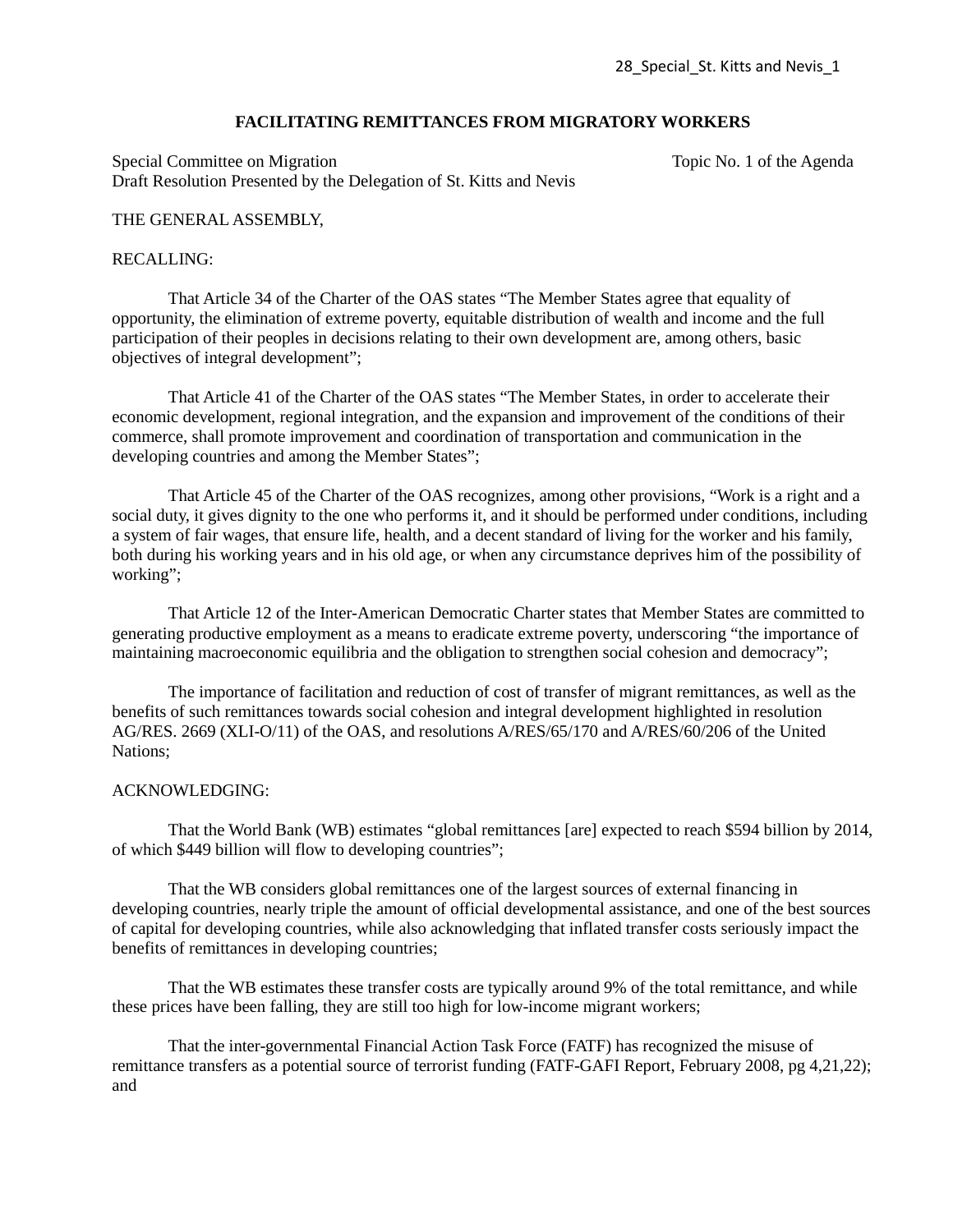## TAKING INTO ACCOUNT:

That the G8 has committed to reducing remittance transfer fees (Berlin Conference on Remittances, 2007);

That the WB has a working group dedicated to reducing such fees 5% over 5 years,

- 1. To strongly urge more well developed States, that in which many capital transfer organizations are headquartered, to work with these companies in reducing their fees.
- 2. To reassess the costs and benefits of facilitating financial channels between Member States.
- 3. To call upon the Member States to work with the WB in its goals to reduce remittance fees by 5% over 5 years.
- 4. To review the current barriers in the Americas that hinder United Nations agencies from curbing the financing of criminal and terrorist organizations.
- 5. To encourage OAS Member State governments to absorb the costs of increased law enforcement necessary to disconnect remittance transfers from companies that facilitate the financing of criminal and terrorist organizations.

| Approved for form and substance: |                   |                         | (Signature of Faculty Advisor) |  |
|----------------------------------|-------------------|-------------------------|--------------------------------|--|
|                                  | Cosignatories: 1. | (Signature of Delegate) | (Country Represented)          |  |
|                                  |                   | 2.                      |                                |  |
|                                  |                   | 3.                      |                                |  |
|                                  | 4.                |                         |                                |  |
|                                  |                   |                         |                                |  |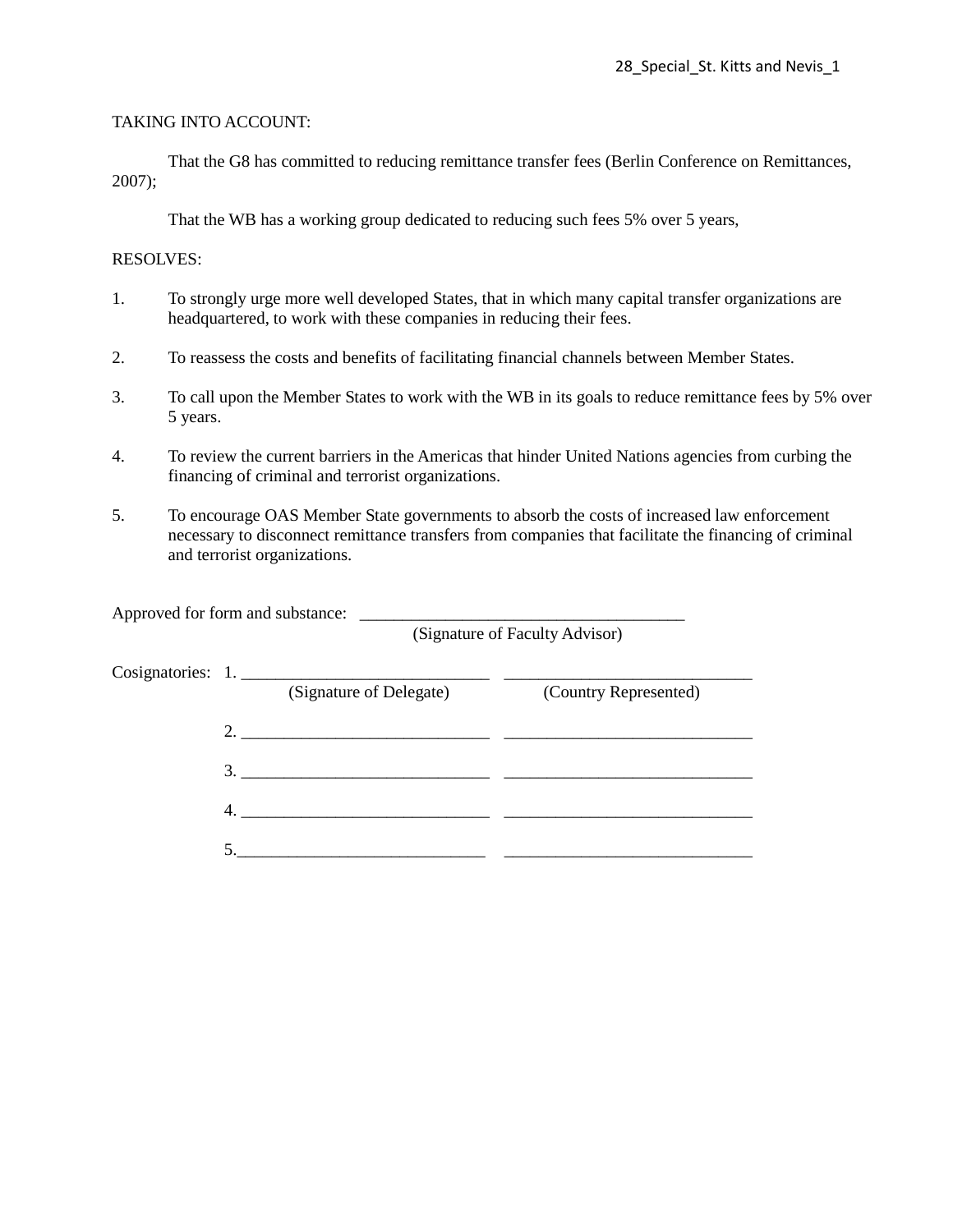## **REFORMING THE PROCESS OF REMITTANCES**

Special Committee of Migration Topic No. 1 of the Agenda Draft Resolution Presented by the Delegation of Peru

## THE GENERAL ASSEMBLY,

#### CONSIDERING:

That Article 9 of the Inter-American Democratic Charter recognizes the promotion and protection of human rights of indigenous people and migrants with respect for ethnic, cultural and religious diversity in the Americas to strengthening democracy and citizen participation;

## BEARING IN MIND:

That the International Organization for Immigration states that humane and orderly migration benefits migrants and society;

## RECOGNIZING:

The vital role migration plays in the development of the citizens and societies of the Americas, as well as the challenges this phenomenon presents to its Member States;

## RECALLING:

Many bodies such as the International Organization for Immigration implement goals to help migrants acclimate to new social setting and labor market practices; and

## REALIZING:

The significant economic and social implications of migration which affects the entire hemisphere,

- 1. To encourage member states to lower the cost of remittances going towards third party affiliates.
- 2. To encourage member states to provide more job programs for migrants and citizens.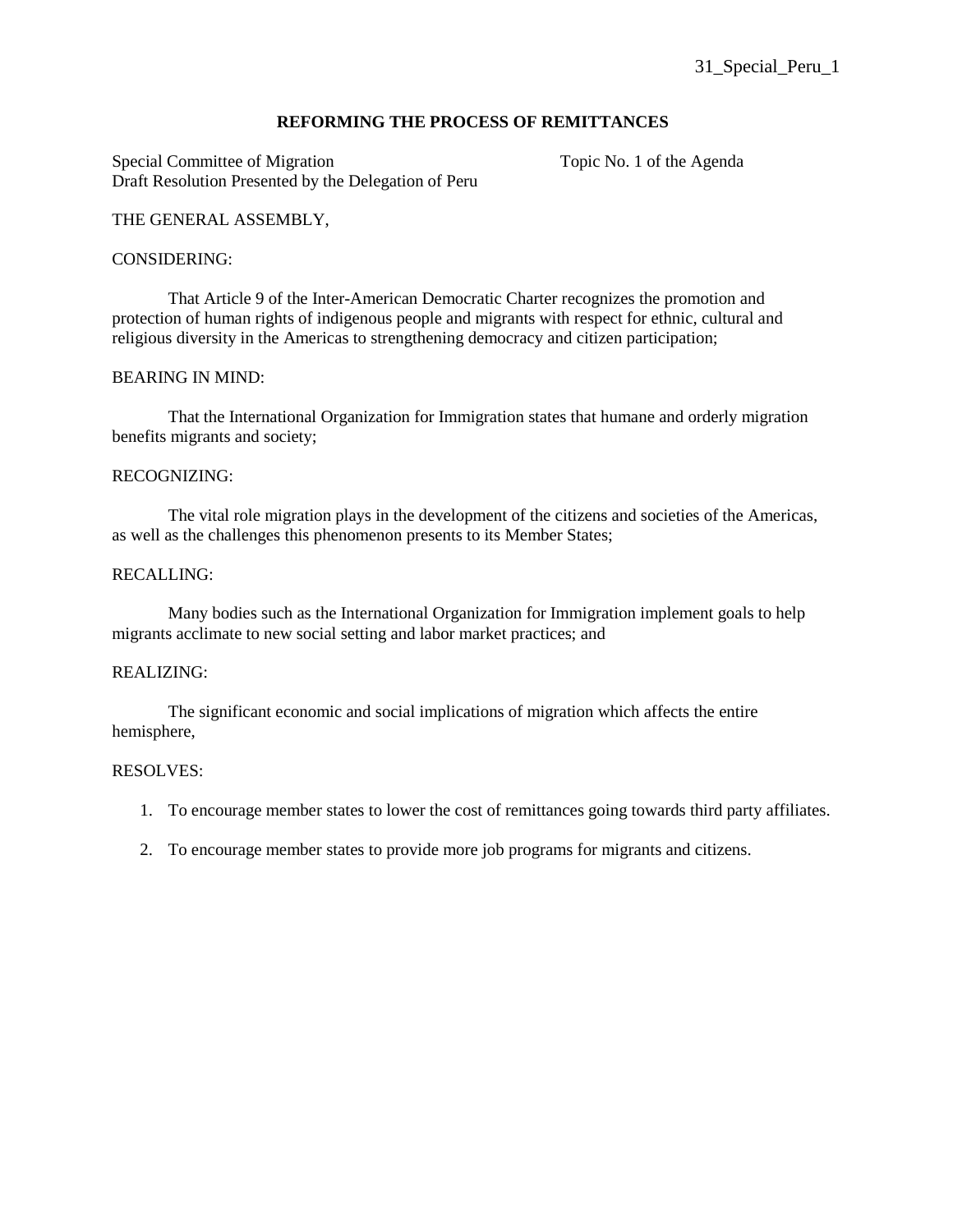3. To encourage member states to require corporate responsibility in the process of remittances.

Approved for form and substance

(Signature of Faculty Advisor)

Cosignatories:

| <b>Signature of Delegate</b> | <b>Country Represented</b> |
|------------------------------|----------------------------|
|                              |                            |
|                              |                            |
|                              |                            |
|                              |                            |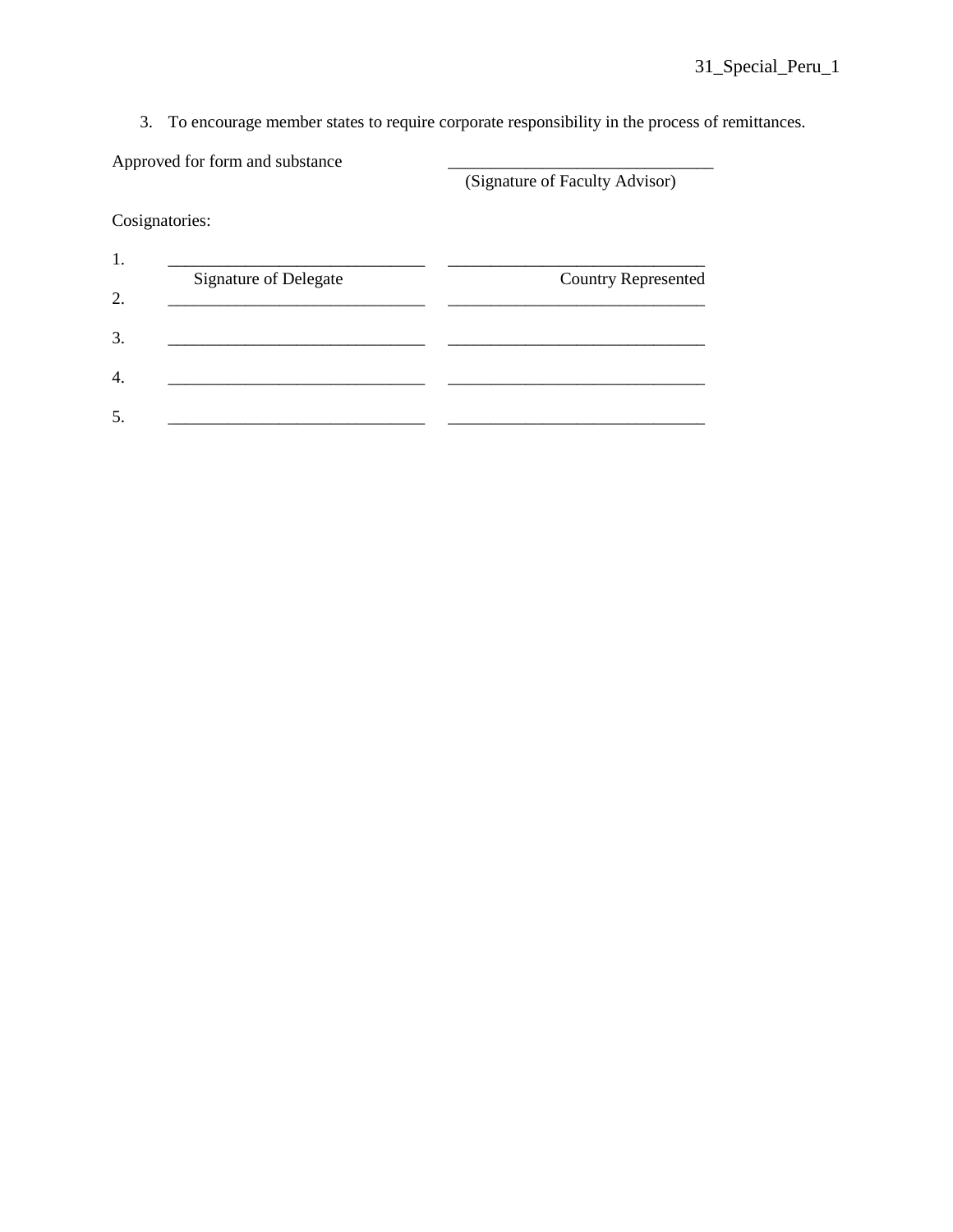#### **MOBILE MONEY TO FACILITATE HEMISPHERIC REMITTANCE TRANSFERS**

Special Committee on Migration Topic No. 1 of the Agenda Draft Resolution Presented by the Delegation of Brazil

#### THE GENERAL ASSEMBLY,

#### REAFFIRMING:

That the preamble of the Organization of American States' (OAS) Inter-American Democratic Charter states "that the fight against poverty, and especially the elimination of extreme poverty, is essential to the promotion and consolidation of democracy and constitutes a common and shared responsibility of the American states";

Article 39 of the Charter of the OAS which proclaims, "The Member States, recognizing the close interdependence between foreign trade and economic and social development, should make individual and united efforts to bring about continuity in their economic and social development";

#### RECALLING:

The 2012 United Nations Conference on Trade and Development (UNCTAD) Report which recognized significant role of remittances in poverty reduction, and called for governments to reduce transfer costs associated with remittances;

#### RECOGNIZING:

That the Multilateral Investment Fund (MIF), a Member of the Inter-American Development Bank (IDB) Group, together with the World Bank, the Center for Latin American Monetary Studies (CEMLA), and the Central American Council for Consumer Protection (CONCADECO), have created Envía Centroamérica to increase transparency in Remittance Costs;

#### RECALLING:

The January 2007 report of the World Bank and the Committee on Payment and Settlement Systems entitled "General principles for international remittance services," which includes the goals of: transparency and consumer protection, efficient payment structures, a non-discriminatory legal and regulatory environment, competitive markets, and effective governance and risk management;

Paragraph 134 of the 2009 G8 Final Declaration on Responsible Leadership for a Sustainable Future, which outlines the 5X5 Objective of achieving "a reduction of the global average costs of transferring remittances from the present 10% to 5% in 5 years through enhanced information, transparency, competition and cooperation with partners, generating a significant net increase in income for migrants and their families in the developing world";

#### HAVING SEEN:

The work of the MIF to expand financial inclusion through mobile domestic payments and conditional cash transfers;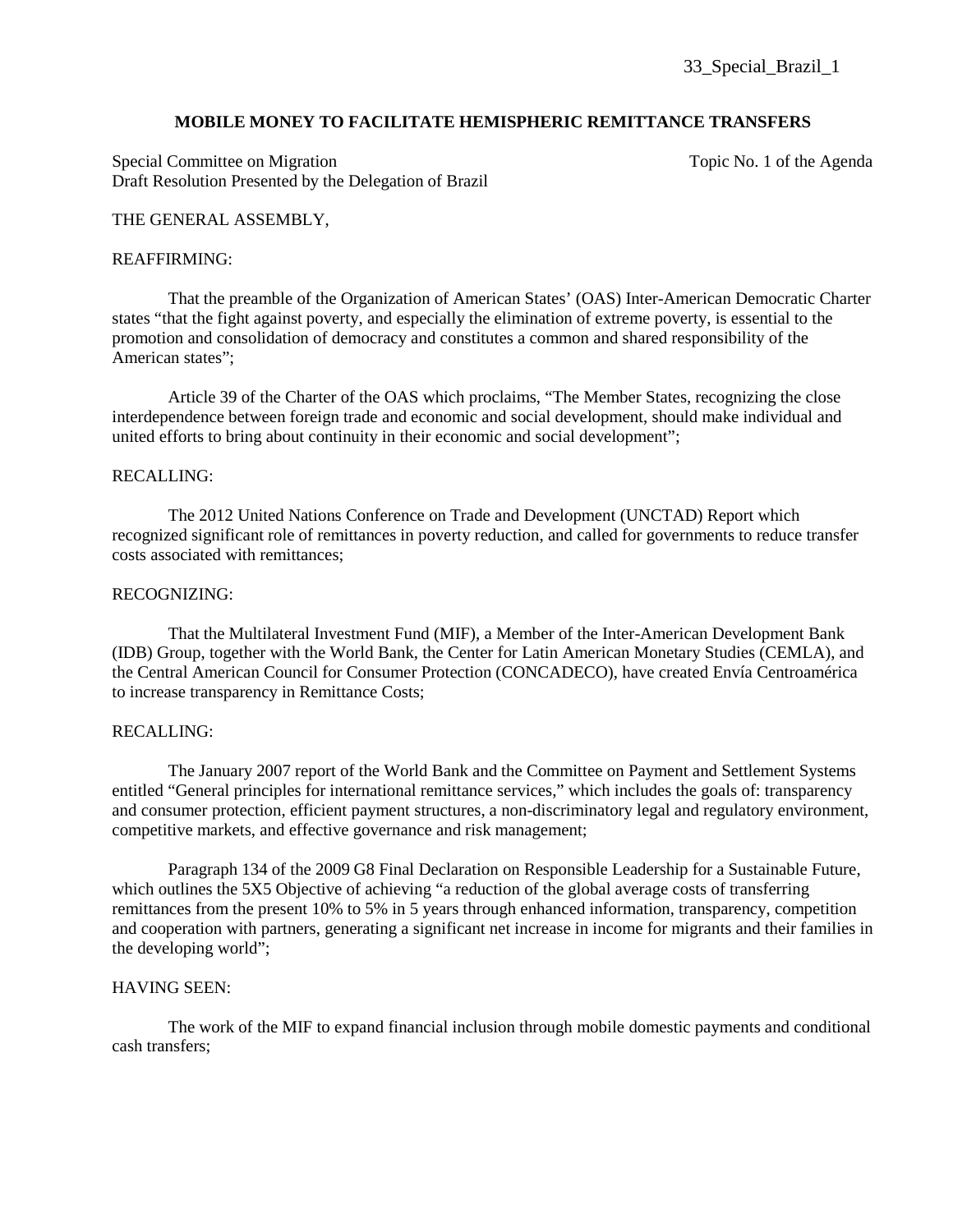## EMPHASIZING:

The 2012 World Bank Mobile Development Report which finds that mobile money platforms: 1. reduce the need for individuals to carry cash thereby decreasing the risk of robbery; 2. diversify payment options for remittance recipients; and 3. expand access to financial services, such as micro-credit and insurance; and

## CONSCIOUS OF:

The fact that Latin America has the fewest deployments of mobile money platforms compared to all other regions in the world and could thus benefit greatly from a rapid expansion of the technology,

## RESOLVES:

- 1. To commend firms such as M Pesa, Giro Tigo, and Boom Financial, as well as member states for their contributions to the development of mobile money platforms.
- 2. To suggest that member states work to ensure that all individuals within the Inter-American system have access to mobile money systems.
- 3. To convene an Inter-American Remittance Working Group by 2016 in Brazil, composed of representatives from financial regulatory agencies of member states, major telecommunications service providers, financial institutions involved in the transmission of international remittances, and interested non-governmental organizations (NGO's) such as the World Bank and the IDB:
	- a. To discuss the elimination of existing barriers, such as taxes and delays, to the transmission of remittances across borders.
	- b. To produce a proposed plan of action by the end of 2016 which outlines specific regulatory adjustments each member state could make to facilitate the expansion of mobile money platforms.
	- c. To request funding for the Inter-American Remittance Working Group from Brazil, other member states, the MIF - IDB, the World Bank, CEMLA, CONCADECO, and the Committee on Payment and Settlement Systems.

Approved for form and substance:

(Signature of Faculty Advisor)

|  | Cosignatories: 1.                                                                                                                                                                                                                                                                                                      |                       |
|--|------------------------------------------------------------------------------------------------------------------------------------------------------------------------------------------------------------------------------------------------------------------------------------------------------------------------|-----------------------|
|  | (Signature of Delegate)                                                                                                                                                                                                                                                                                                | (Country Represented) |
|  | 2. $\frac{1}{2}$ $\frac{1}{2}$ $\frac{1}{2}$ $\frac{1}{2}$ $\frac{1}{2}$ $\frac{1}{2}$ $\frac{1}{2}$ $\frac{1}{2}$ $\frac{1}{2}$ $\frac{1}{2}$ $\frac{1}{2}$ $\frac{1}{2}$ $\frac{1}{2}$ $\frac{1}{2}$ $\frac{1}{2}$ $\frac{1}{2}$ $\frac{1}{2}$ $\frac{1}{2}$ $\frac{1}{2}$ $\frac{1}{2}$ $\frac{1}{2}$ $\frac{1}{2}$ |                       |
|  | 3.                                                                                                                                                                                                                                                                                                                     |                       |
|  |                                                                                                                                                                                                                                                                                                                        |                       |
|  |                                                                                                                                                                                                                                                                                                                        |                       |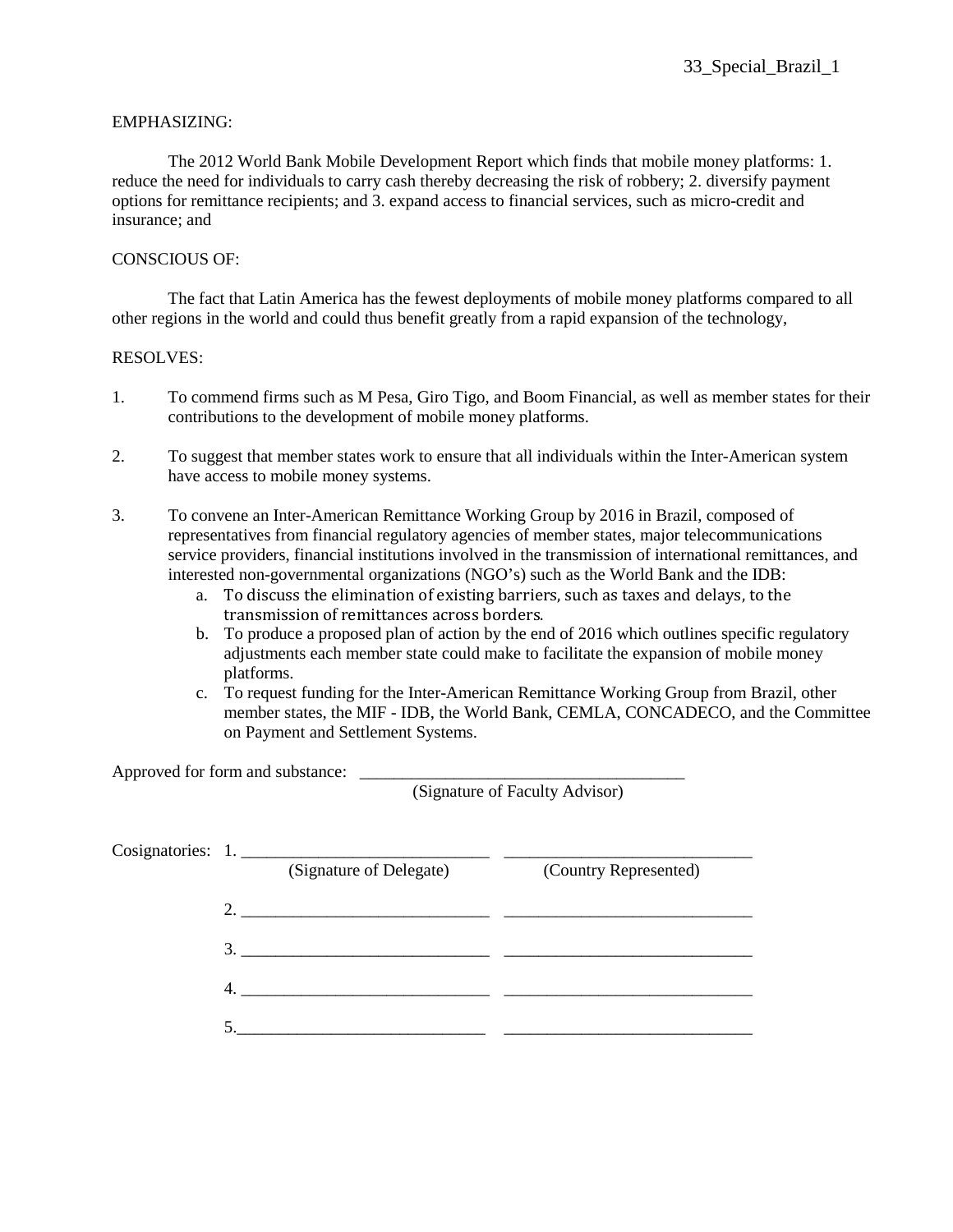## **PROMOTION AND ADVOCACY FOR MIGRANT WORKERS AND THEIR FAMILIES THROUGH THE RESEARCH OF INITIATIVES TO REDUCE REMITTANCE COSTS THROUGHOUT THE AMERICAS**

Special Committee on Migration Special Committee on Migration Topic No. 1 of the Agenda Draft Resolution Presented by the Delegation of Antigua and Barbuda

## THE GENERAL ASSEMBLY,

## HAVING SEEN:

The stipulation of Article 3 (f) of the Charter of the Organization of American States (OAS), which states that, "the elimination of extreme poverty is an essential part of the promotion and consolidation of representative democracy and is the common and shared responsibility of the American States";

And which also states that "economic cooperation is essential to the common welfare and prosperity of the peoples of the continent";

#### RECALLING:

The Declaration of the Third Summit of the Americas, which states that "We recognize the cultural and economic contributions made by migrants to receiving societies as well as to their communities of origin; we are committed to ensuring dignified, humane treatment with appropriate legal protections, defense of human rights, and safe and healthy labor conditions for migrants; we will strengthen mechanisms for hemispheric cooperation to address the legitimate needs of migrants";

## UNDERSTANDING:

The fundamental truth that "migrants contribute greatly to host societies; as entrepreneurs, they create jobs; as scientists, they are engines of innovation; they are doctors, nurses and domestic workers and often the unheralded heart of many service industries", as stated by United Nations Secretary General Ban Ki-Moon;

#### NOTING:

Article 47 of the International Convention on the Protection of Rights of All Migrant Workers and Members of Their Families, which states that "migrant workers shall have the right to transfer their earnings and savings, in particular those funds necessary for the support of their families, from the State of employment to their State of origin or any other State";

And that "such transfers shall be made in conformity with procedures established by applicable legislation of the State concerned and in conformity with applicable international agreements";

And that "States concerned shall take appropriate measures to facilitate such transfers"; CONSIDERING:

That in the Declaration of Nuevo León, which took place in Monterrey, Mexico in January 2004, the Heads of State and Government, for the Special Summit of the Americas, recognized that "remittances are an important source of capital in many countries of the Hemisphere";

And also committed to "promote consumer protection, fair competition, and the improved functioning of markets through clear, effective, and transparent regulatory frameworks";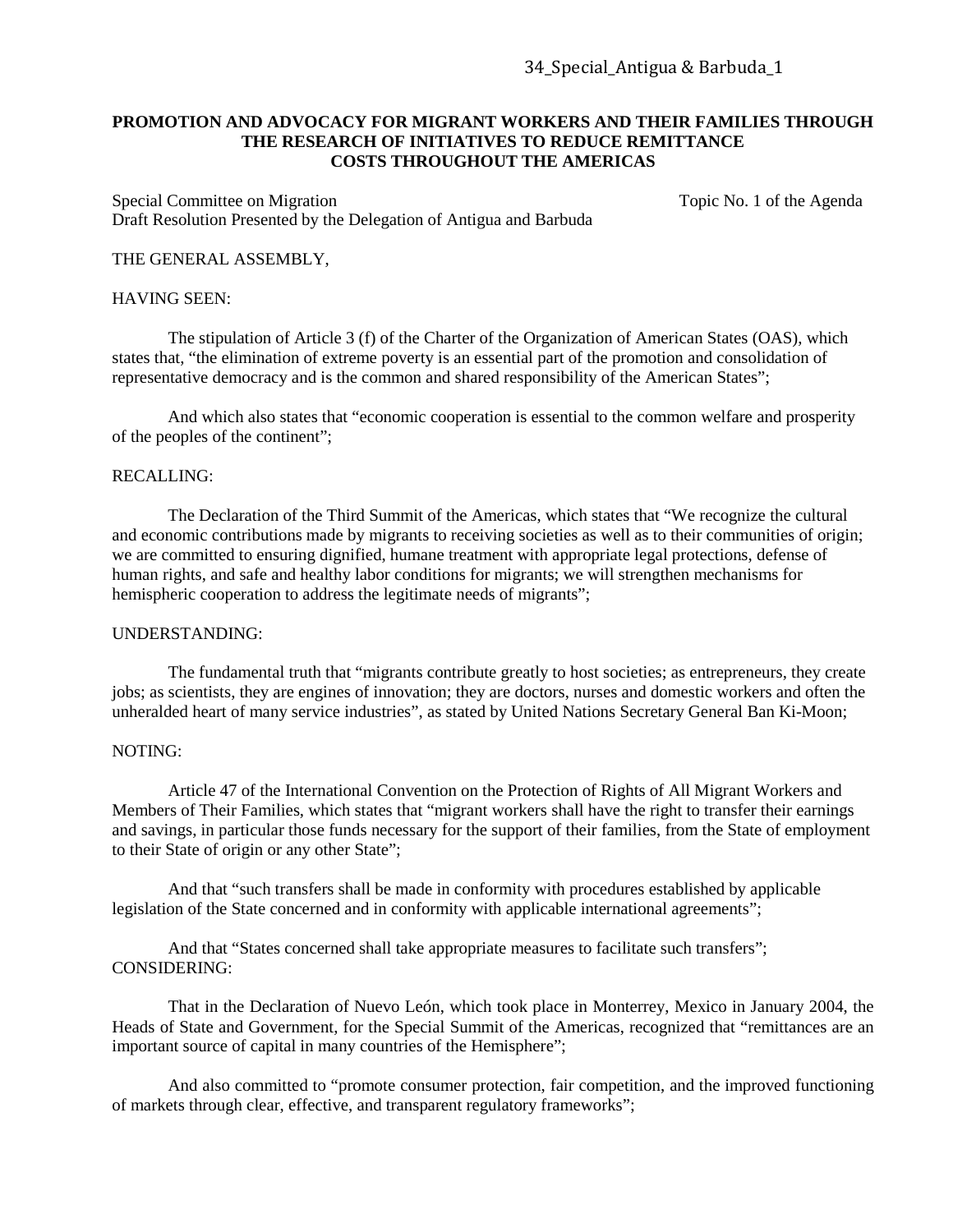## TAKING INTO ACCOUNT:

The research of the World Bank, which found that "remittances generally reduce the level and severity of poverty and lead to: higher human capital accumulation; greater health and education expenditures; better access to information and communication technologies; improved access to formal financial sector services; enhanced small business investment; more entrepreneurship; better preparedness for adverse shocks such as droughts, earthquakes, and cyclones; and reduce child labor";

And also that "remittances sent home by migrants to developing countries are equivalent to more than three times the size of official development assistance";

And also that "globally, migrants pay an average cost of 9% to send money home"; and

## BEARING IN MIND:

The recognition of the G20 regarding the "importance of facilitating international remittance flows and enhancing their efficiency to increase their contribution to growth with resilience and poverty reduction";

And the subsequent decision of the G20 Cannes Summit of 2011 to "reduce the average cost of transferring remittances from 10 per cent to 5 percent by 2014",

- 1. To commend the efforts of the Inter-American Commission on Human Rights, as well as any and all organizations who have assisted in the research of, and continue to report on, remittance rates and costs throughout the Americas.
- 2. To provide assistance to all member states in the research of remittance data, using the resources of the Inter-American Commission on Human Rights, the Multilateral Investment Fund, the Center for Latin American Monetary Studies, and other organizations deemed appropriate by the aforementioned Commission.
- 3. To encourage member states to commit to active communication between each state regarding the individual and/or collective studies of remittances in the Americas, with such communication including, but not being limited to, the transfer of knowledge and the publication of reports on the remittance market within each respective state.